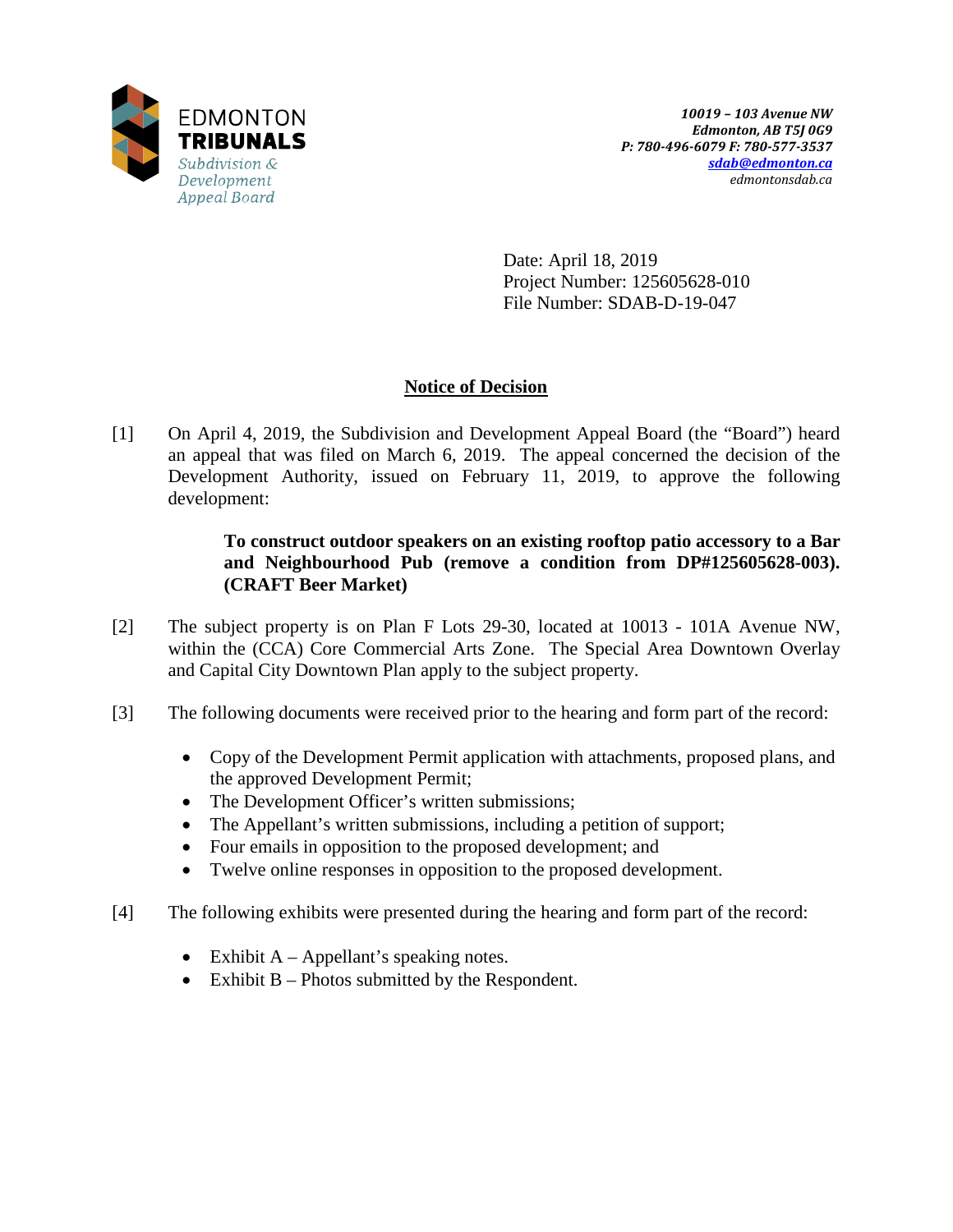#### **Preliminary Matters**

- [5] At the outset of the appeal hearing, the Presiding Officer confirmed with the parties in attendance that there was no opposition to the composition of the panel.
- [6] The Presiding Officer outlined how the hearing would be conducted, including the order of appearance of parties, and no opposition was noted.
- [7] The appeal was filed on time, in accordance with Section 686 of the *Municipal Government Act*, RSA 2000, c M-26 (the "*Municipal Government Act*").

## **Summary of Hearing**

- *i) Position of the Appellant, Ms. S. Monnon:*
- [8] Ms. Monnon is an owner and resident of New Cambridge Lofts that abuts the subject site.
- [9] This permit is in contravention to *Bylaw 14600*, the Noise Bylaw, Part III Noise Control, sections 21 and 22 that regulate daytime and overnight decibel limits for nonresidential properties and section 90(2) of the *Edmonton Zoning Bylaw* that regulates outdoor seating associated with Specialty Food Services, Restaurants, Bars and Neighbourhood Pubs and Nightclubs.
- [10] The approved development impacts the City's economic value and residential satisfaction and calls into question the values driving the City's development.
- [11] This area is zoned (CCA) Core Commercial Arts Zone which is intended to be a high density, multi-use area. The permitted uses include Apartment Housing and Bars and Neighbourhood Pubs.
- [12] The Craft Beer Market is immediately surrounded by two large-scale apartment buildings, the McLeod Building to the east and Cambridge Lofts to the south. Both buildings have units that face directly onto the Craft Beer Market rooftop patio.
- [13] The Capital City Downtown Plan notes that residential development in the downtown core has proved an important ingredient in creating a sustainable local economy and that the strong residential population stimulates and makes viable retail and services.
- [14] Section 5.1.1(a) of the Alberta Gaming, Liquor and Cannabis Agency Licensee Handbook permits all licensed premises to operate from 10:00 a.m. to 2:00 a.m.
- [15] Craft Beer Market currently closes between 11:00 p.m. and 1:30 a.m., depending on the day of the week. It is therefore reasonable to believe that the recently approved outdoor speakers on the existing rooftop patio will be in operation during the maximum hours of operation of the business.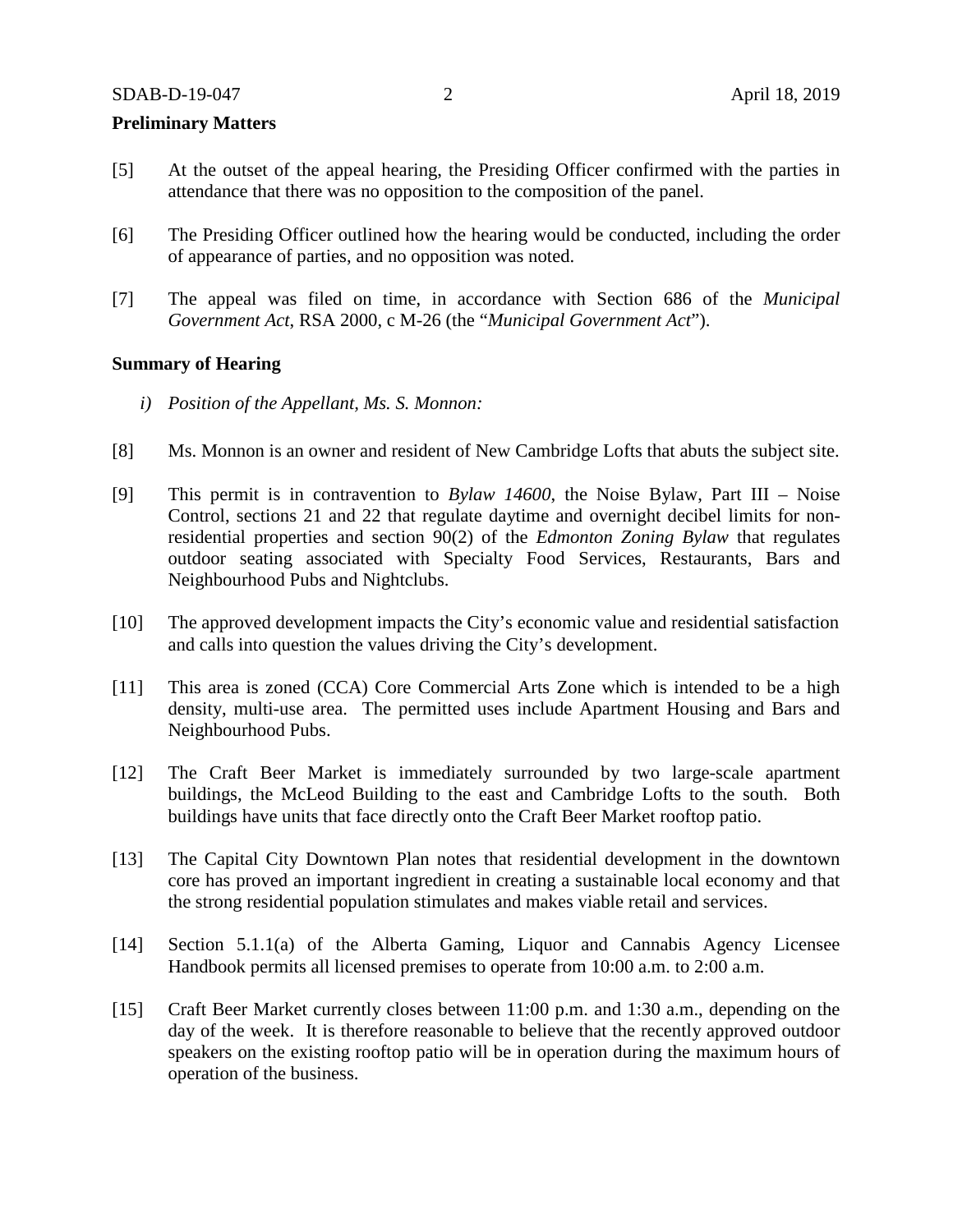- [16] The use of the speakers to play music on the rooftop patio during these hours conflicts with the requirements of *Bylaw 12800*, section 90.2 which states that outdoor speakers or amplification systems shall not be allowed on a Site that abuts or is across the Lane from a Site zoned residential.
- [17] *Bylaw 14600* does not permit any sound exceeding 75 decibels as measured at the property line of a property zoned for use other than residential between 7:00 a.m. and 10:00 p.m., and restricts any sound exceeding 60 decibels as measured at the property line of a property zoned for use other than residential after 10:00 p.m. or before 7:00 a.m. For reference purposes, 60 decibels is the sound of a conversation in a restaurant and 75 decibels is approximately the sound of music in your living room.
- [18] In addition to Bylaw contraventions, there is also a larger economic cost/benefit analysis to consider. The City collects resources from residential and commercial properties alike through property taxes. However, the City addresses residential and commercial property taxes differently.
- [19] The City website states that "Edmonton's property tax rates are among the lowest in the country", "Edmonton does not have a business tax except in selected Business Improvement Areas … Therefore, most businesses only pay a non-residential property tax".
- [20] Specifics regarding the property tax assessments for Craft Beer Market could not be provided but based on the posted non-residential tax rate of \$1.78/square foot times the estimated 5,000 square feet for the size of the building, approximately \$8,900 would be owed in non-residential property tax. In comparison, the New Cambridge Lofts building generates approximately \$350,000 in residential property tax this year.
- [21] The residential property taxes collected from the residents of a large-scale apartment complex in one of, if not the most expensive locations in Edmonton, dwarfs the benefits to the City of the non-residential property taxes collected from the business in question.
- [22] It was acknowledged that Craft Beer Market provides additional benefits to employment, GDP, and sustaining the local economy.
- [23] She and 52 neighbouring property owners who have signed a petition and sent emails opposing the development, have significant concerns about the approved development permit.
- [24] The owner of Craft Beer Market stated that they have not received noise complaints as a result of the speakers which have already been installed and in use prior to the approval of this development permit and that they do their best to follow the requirements of *Bylaw 14600* by drastically reducing the volume of the music on the rooftop patio at 10:00 p.m.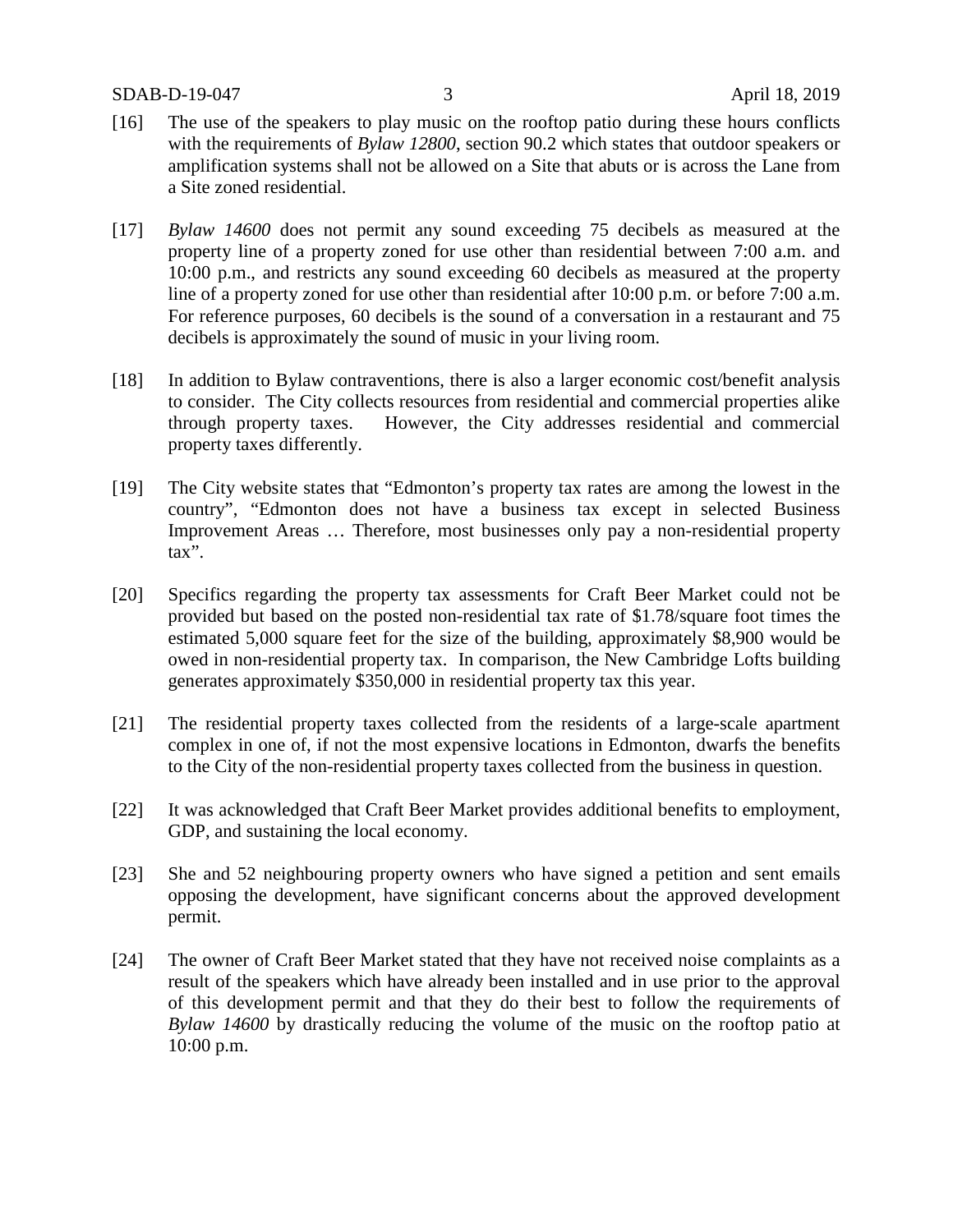## SDAB-D-19-047 4 April 18, 2019

- [25] In conversations with other residents, she discovered without any prompting, that approximately 40 percent of residents complained about the noise from Craft Beer Market. Residents of the building told her that noise from the business, even when it was turned down, kept them awake and woke their children but they live with it as an annoyance of downtown living. Some residents who live in the building work shifts and have difficulty sleeping during the day before the music is turned down at 10:00 p.m.
- [26] When some of her neighbours called 311 to complain they were told that complaints about bars and pubs must be lodged through the AGLC.
- [27] It was her opinion that Craft Beer Market has not received noise complaints from the neighbours because the process for lodging a complaint is too burdensome not because the noise does not disturb the residents.
- [28] People do not want to live in a neighbourhood where they cannot sleep.
- [29] Even though noise currently generated from Craft Beer Market and other downtown sources is a cause of disruption, it has not yet unduly influenced the decision of those considering downtown living. However, increasing noise levels further by allowing speakers on a rooftop patio may outweigh the overall value of living downtown. Current residents may choose to leave and future residents may not choose to live downtown.
- [30] This would again impact the City's residential tax income from the Core Commercial Arts Zone.
- [31] This appeal is larger than just one residential building and one patio sound system. It is a philosophical question about the City's values and development priorities. Is it more important to live its new vision for downtown as being vibrant and supporting people, including residents, which the City claims in the Capital City Downton Plan to be "an important ingredient in creating a sustainable local economy, and that stimulates and makes viable retail and services" or is it more important to the City to support those businesses, even at the expense of the residents who live in the area and would support those businesses and the local economy?
- [32] The approval of this development permit negatively affects residents in the immediate area and may affect the long-term viability of residence in the CCA Zone which will also affect City income. This in turn may affect the sustainability of the local economy and viability of businesses in the area, including Craft Beer Market.
- [33] Craft Beer Market has not been negatively impacted by its current development permit and is a very popular business with or without outdoor speakers.
- [34] Ms. Monnon provided the following information in response to questions from the Board: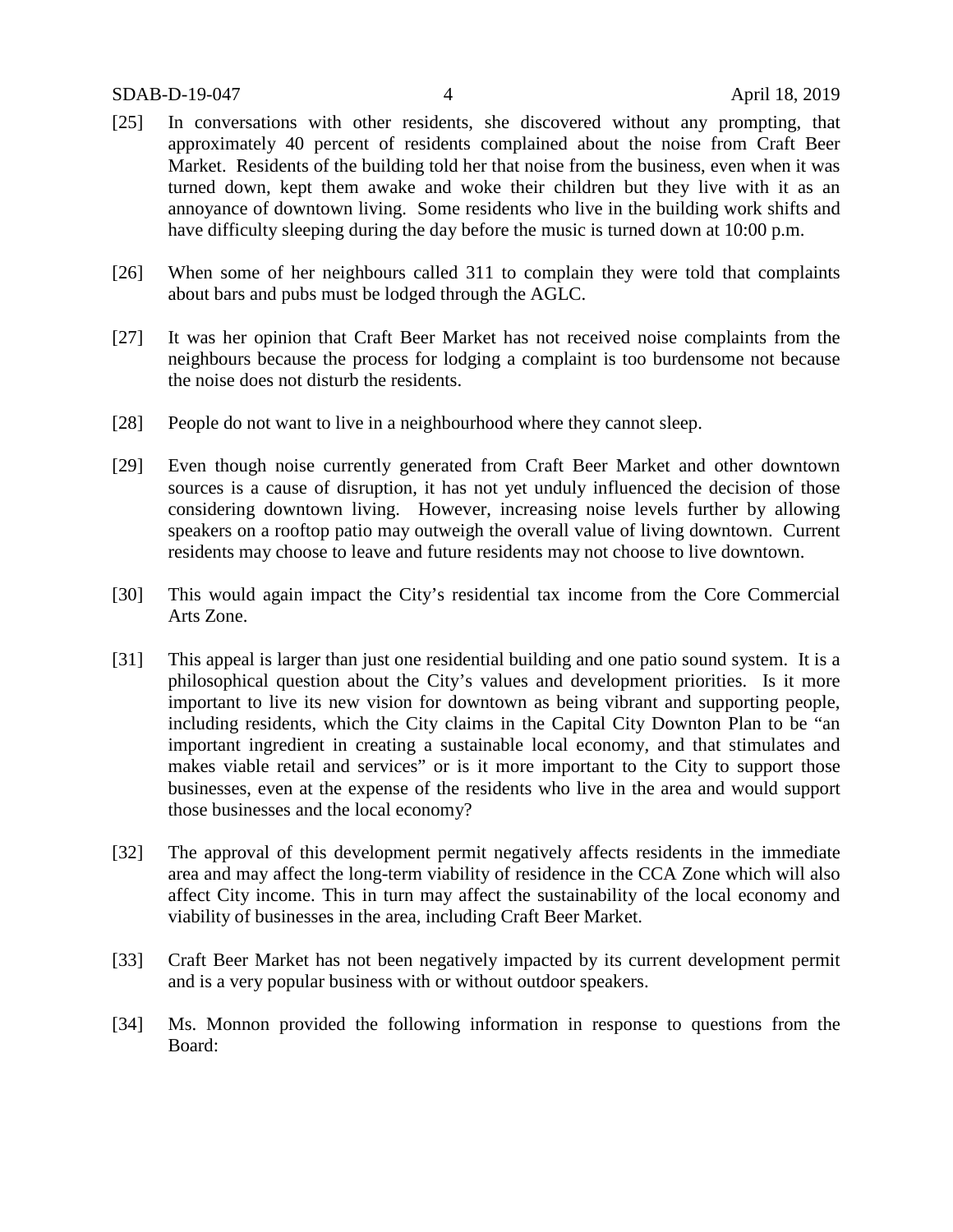- a) An aerial photograph was referenced to clarify that the McLeod Building is located east of the subject site and the New Cambridge Lofts are located south of the subject site. There is a Nightclub located on the corner of Jasper Avenue and 100 Street, and a Temporary Work Agency and a Salon and Spa between New Cambridge Lofts and the nightclub.
- b) New Cambridge Lofts is an 18 storey building with a penthouse floor. The McLeod Building is a 9 storey building. Craft Beer Market is located in a three storey building.
- c) The windows of the units on the north side of her building overlook and have a clear view of the rooftop patio.
- d) The building was built in 1968 and the windows are original, single or double pane windows with metal frames that can be opened. Because of their age, the windows are drafty and do not block noise attenuation.
- e) Ms. Monnon confirmed that she resides in a unit located on the south side of the building along Jasper Avenue and the rooftop patio is located on the north end of the roof of the Craft Beer Market building.
- f) She could not confirm whether or not any of the residents of her building had measured the noise levels. However, as documented in the emails and on-line responses received from residents of the building, many residents and their children have been kept awake by the noise that also causes their dogs to bark.
- g) Some of the residents were not aware that the original development permit approval imposed a condition that prevented the use of outdoor speakers on the rooftop patio because they have always been used.
- h) Despite the fact that glass barriers have been installed in an attempt to reduce noise generated by the outdoor speakers, noise is still a problem for the residents.
- i) She has never made an attempt to contact the owners and has not personally been contacted by the owners of the Craft Beer Market. It was acknowledged that some discussion occurred when the original development permit application was made in 2013 but resident turnover is high in this building and no attempt was made to discuss this permit application with the neighbours.
- j) She personally felt that 10:00 p.m. would be a reasonable time to restrict the use of the outdoor speakers but this may not be acceptable to other residents in the building.
- k) There are other bars and pubs in the area, including Sherlock Holmes, the Underground Pub and Alibi. Even though there is some noise generated by customers coming and going, there are no outdoor speakers that impact New Cambridge Lofts.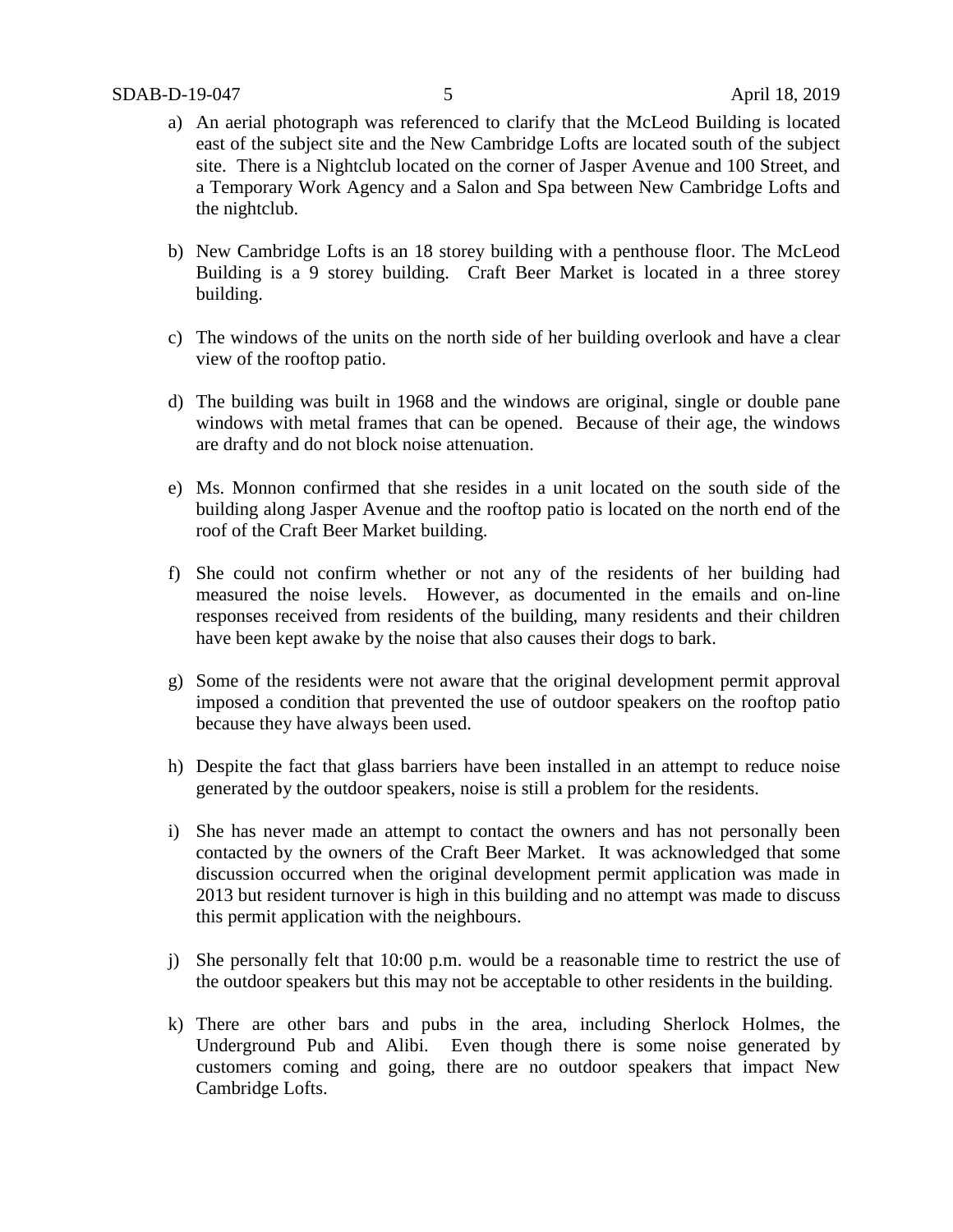- l) The rooftop patio is located on the third storey of the Craft Beer Market building. There is a five storey parkade located west of New Cambridge Lofts.
- m) The residential units are located between Floor 2 and Floor 18 with a penthouse above.
- n) Her unit faces onto Jasper Avenue and she has not personally heard any noise from the outdoor speakers.
- o) All of the residents who signed the petition live in units located on the north side of the building. She did not speak to any of the other residents who reside on the south side of the building. She could not confirm whether or not discussions occurred between the owner of Craft Beer Market and the Condominium Board.
- p) There is a salon and spa located in the immediately adjacent building to the south.
- [35] Ms. Monnon submitted a copy of her speaking notes, marked Exhibit A.
	- *ii) Position of Affected Property Owners in Support of the Appellant:*

#### **Ms. Kates**:

- [36] She resides in the McLeod Building and questioned why a variance was granted to allow outdoor speakers on a building that abuts residential properties.
- [37] Several condo units in the building have windows that face a very narrow, 3.2 metre wide alley between their building and the Craft Beer Market.
- [38] She resides on the fourth floor of the building.
- [39] Ms. Kates provided the following information in response to questions from the Board:
	- a) She has been impacted by the noise generated from the rooftop patio, a combination of music and people talking. However, she has found the music noise to be louder.
	- b) The windows in the building can be opened.
	- c) She is able to see customers on the rooftop patio from her west facing window.
	- d) The use of the outdoor speakers between 11:00 a.m. and 9:00 p.m. would be acceptable to her.
	- e) Nine units overlook the rooftop patio that runs the entire length of the building.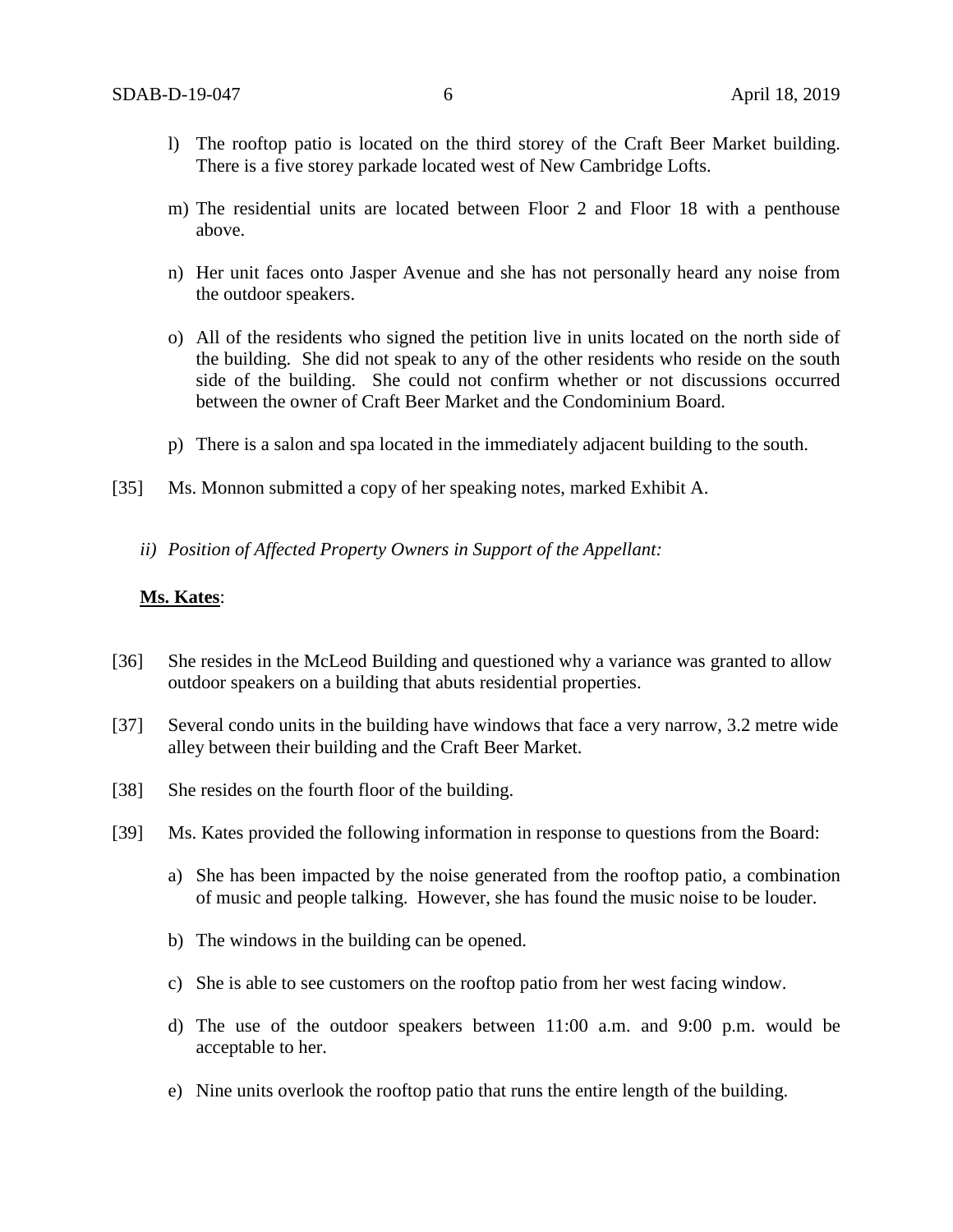- f) She has never filed a complaint because the noise has never kept her up too late.
- g) She can also hear traffic noise from vehicles and motorcycles as well as noise from other bars in the area, including Sherlock Holmes.
- h) She has never called Craft Beer Market because of excessive noise but she has called Sherlock Holmes to lodge a complaint about noise.

# **Ms. Ranger**:

- [40] She resides on the 14<sup>th</sup> floor of New Cambridge Lofts and her unit faces north.
- [41] She enjoys living downtown and is a patron of both the Craft Beer Market and Sherlock Holmes Pub but her primary concern is the accumulation of noise.
- [42] It has been her experience that during the summer months the worst noise in the area is generated by vehicles and motorcycles using the top level of the parkade which is more intrusive than the noise generated by outdoor patios at Craft Beer Market or Sherlock Holmes Pub.
- [43] However, she is concerned that noise on top of noise could impact her ability to sell her condominium in the future.
- [44] All of the units have one large window with a small opening at the bottom. The building does not have air conditioning so her window is always open during the summer months.
- [45] She is opposed to the approval of the development permit if it is going to add noise in this area.
- [46] Ms. Ranger provided the following information in response to questions from the Board:
	- a) She can hear people talking on the patio and music from Sherlock Holmes Pub but is not sure if music noise is also coming from the Craft Beer Market as well.
	- b) Her concern is whether or not the approval of this development will add another level of noise.
	- *iii) Position of the Development Officer, Mr. P. Adams:*
- [47] Mr. Adams did not attend the hearing but provided a written submission that was considered by the Board.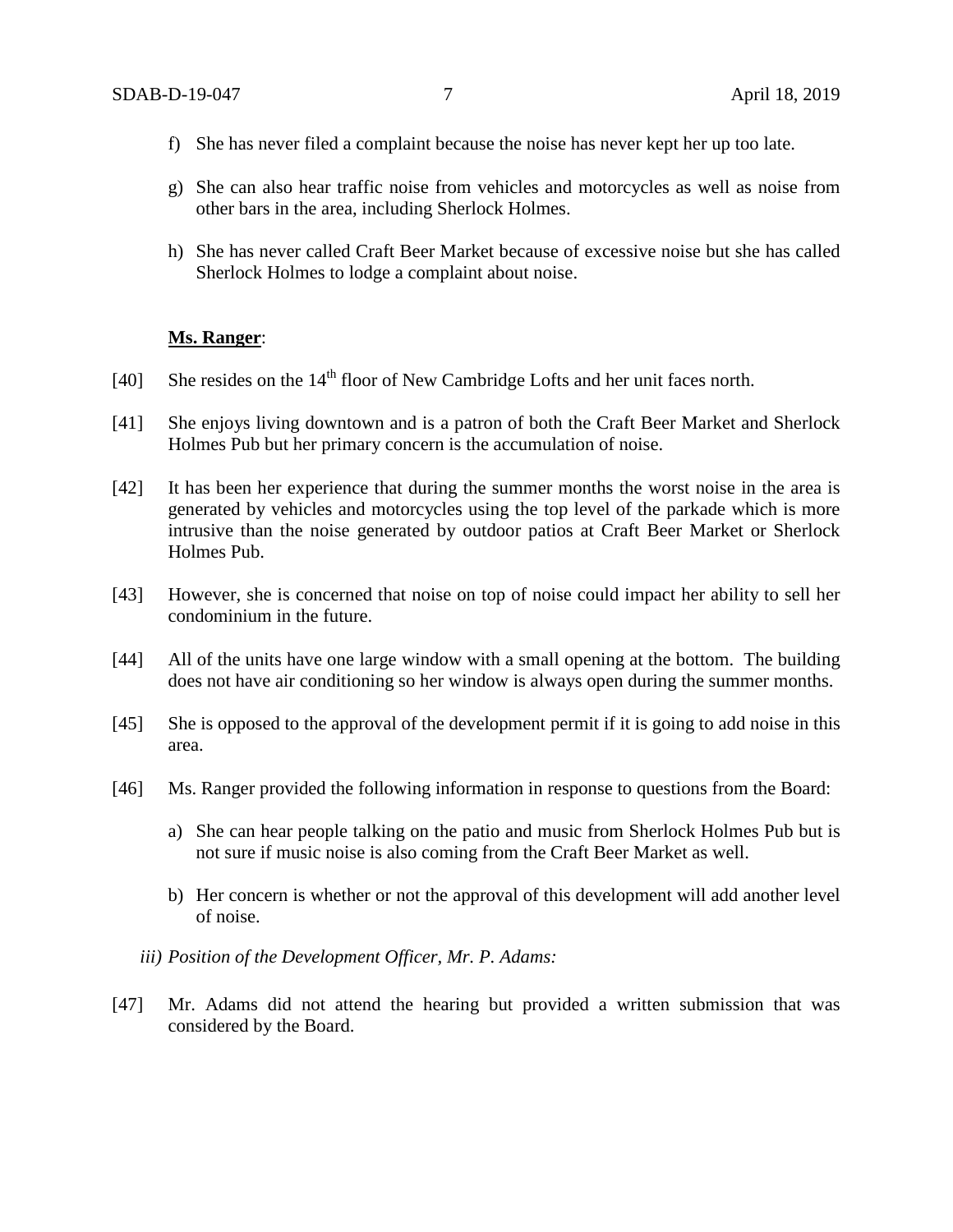- *iv) Position of the Respondent, Mr. P.J. L'Heureux:*
- [48] It is his goal as the owner/operator of Craft Beer Market to co-exist with the neighbours.
- [49] Considerable time was spent consulting with neighbours prior to the original development permit application that was made in 2013. However, he acknowledged that not enough time has been spent discussing this development permit application with the neighbours.
- [50] The speakers on the rooftop patio have been operating since they opened and the approval of this development permit will not change anything.
- [51] They were not aware that a condition had been imposed on the original development permit that speakers could not be installed on the rooftop patio. The neighbouring restaurants and pubs have outdoor speakers.
- [52] The original development permit application was reviewed by the Edmonton Design Committee who supported the redevelopment of a derelict building and the activation of the rooftop patio because it would bring more vibrancy into the downtown core.
- [53] It was always their intention to have speakers on the rooftop patio that would be operated within the Bylaw regulations.
- [54] The original approval in September, 2012, contained a rooftop patio that was twice as large with 200 more seats. This would have resulted in the extension of the patio further to the south. However, the number of seats and the size of the rooftop patio were subsequently reduced in order to develop the patio at the north end of the building to take advantage of the views toward Rice Howard Way.
- [55] Craft Beer Market opened in December, 2013 and the rooftop patio opened the next summer. There was a separate development permit for the patio which resulted in the confusion regarding the outdoor speakers. All of the Inspectors that came to the building through the development process were always aware that the outdoor speakers were there and operating.
- [56] At that time there was a bar/nightclub operating on the ground floor of the McLeod building and they had an outdoor patio with speakers. Sherlock Holmes also has an outdoor patio with speakers that generate a lot of noise towards the McLeod Building.
- [57] The rooftop patio was opened in the spring of 2013 and the speakers have operated since that time. One complaint was received from the McLeod Building since the patio opened. A concern was raised regarding the sight lines from their building onto the patio. In response to the concern, the glass walls between their building and the patio were raised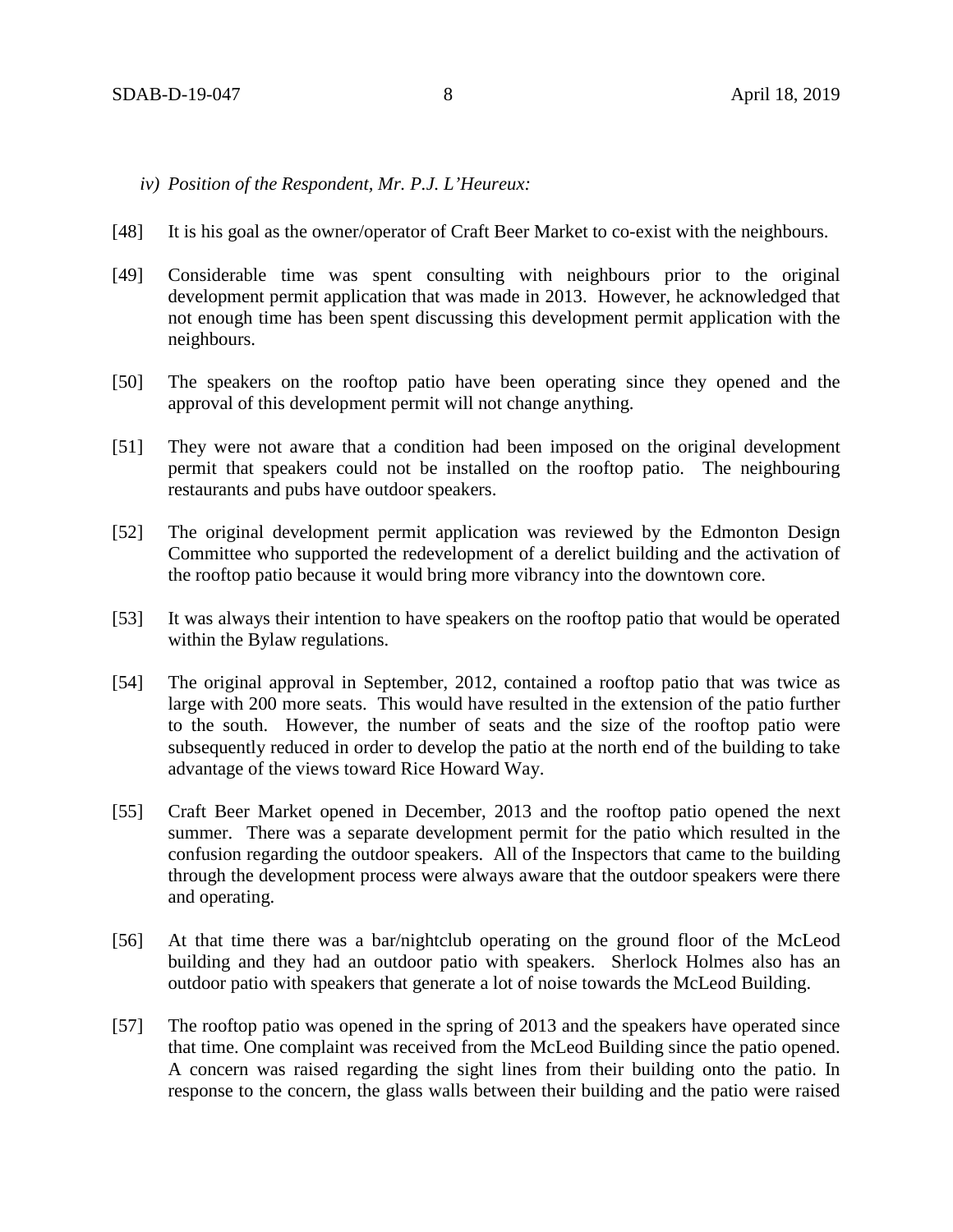SDAB-D-19-047 9 April 18, 2019

and tinted in an attempt to screen the view. They were happy with this change and no other complaints have been received.

- [58] Photographs were submitted, marked Exhibit B, to illustrate the design of the rooftop patio which has been designed and constructed to hold in the noise. The speakers face onto Rice Howard Way or the parkade to the west instead of the residential buildings to the south and east unlike the outdoor speakers at Sherlock Holmes Pub. Fifteen foot glass walls have been erected around the rooftop patio in an attempt to contain noise on the patio and limit the impact on the surrounding residential buildings. One complaint was received after the patio was opened and it was dealt with immediately. The rooftop patio has been operated over the past six summers without any further complaints.
- [59] A development permit application was made in 2016 for an outdoor patio at the front of the building on the city sidewalk. This development permit was approved for 30 seats and does not prohibit the use of outdoor speakers on the patio. This is appropriate because all of the neighbouring bars and restaurants have speakers on their street level patios.
- [60] The Craft Beer Market is community oriented and happy to be in Edmonton. They also operate a restaurant with a similar outdoor patio in Vancouver. While a decibel level test has not been done in Edmonton, a test was conducted in Vancouver which determined that noise generated at all hours of the day and night was under 60 decibels. The only noise that exceeded 60 decibels was the background noise which is generally expected and is generated by buses, cars, motorcycles.
- [61] It was reiterated that they did not realize that the outdoor speakers were not permitted. Numerous civic and corporate events have been held on the patio and Bylaw Enforcement has been on site many times and it has never been brought to their attention. They want to co-exist with the neighbours and ensure that music played on the patio is white noise which not only helps to improve the atmosphere but also drowns out voices. It was his opinion that events held at Churchill Square generate more noise and are much louder than anything that happens at their location.
- [62] The AGLC regulations do not supersede the City Bylaws. The City Bylaw requires that noise from the speakers must be under 60 decibels and a decibel test can be conducted at any time. This regulation has been complied with in the past and will be complied with in the future.
- [63] This location was chosen because they believe in the downtown core. Craft Beer Market has contributed to the development of a vibrant and livable downtown core which has changed significantly since 2012.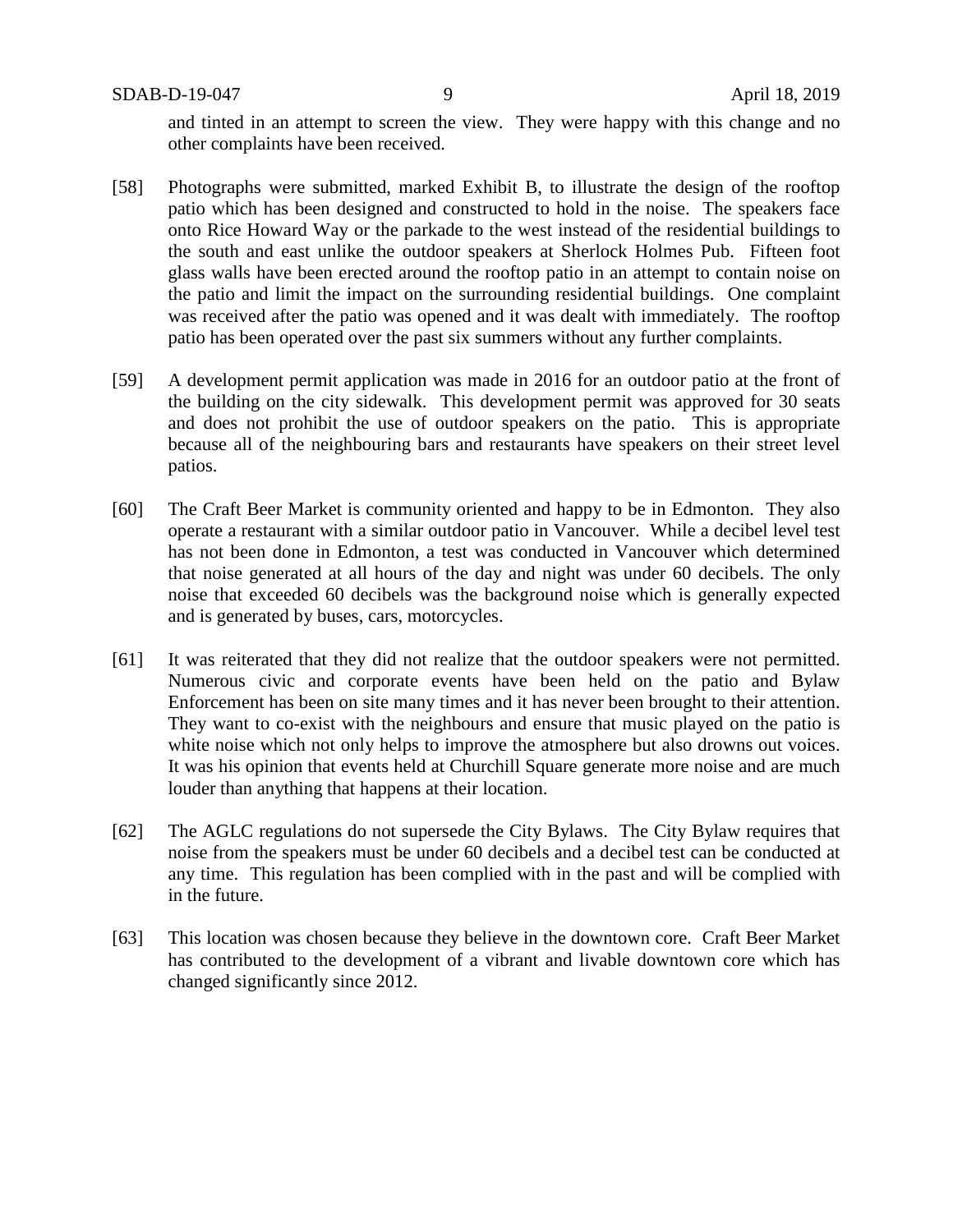- [64] Mr. L'Heureux provided the following information in response to questions from the Board:
	- a) He was aware that a condition was imposed on the development permit that was issued in 2012 that speakers were not allowed on the rooftop patio.
	- b) The Development Officer advised him that this condition was typically imposed but that most businesses had outdoor speakers that were operated in compliance with the Bylaw requirements. The neighboring restaurants and pubs had speakers so it was his assumption that they could have speakers as well. The site was inspected numerous times with the speakers in place and it was never raised as an issue.
	- c) Removing the speakers would result in a reduction in business because many of their customers would choose a neighbouring establishment that had an outdoor patio with music.
	- d) Studies have found that white noise helps to alleviate other noise. It is his experience that voices can be heard over the music.
	- e) None of the neighbours have ever approached them regarding their inability to sleep because of the noise. It is hard to believe that this problem would not have been brought to the restaurant or the City over the past six years.
	- f) They talked to both Condominium Boards prior to their development permit application in 2012. There are numerous regulars who attend the restaurant from both of the Condominiums.
	- g) The 15 foot glass walls on the south and west sides of the patio were installed when the patio was constructed. There are four speakers that face towards the glass walls. A drawing was referenced to confirm the location of the speakers and that they do not face either of the residential buildings.
	- h) The operation of the patio is weather dependent. Last year the patio was closed frequently because of the smoky conditions. It is typically open from May to September and the hours of operation follow the interior hours, Monday to Wednesday, 11:00 a.m. to 12:00 p.m., Thursday, 11:00 a.m. to 1:00 a.m. and Friday and Saturday, 11:00 a.m. to 2:00 p.m. The patio closes one hour before the restaurant.
	- i) The complaint received in July 2017 was related to a private wedding that was held on the rooftop patio.
	- j) This development permit application was made at the request of the City who although aware that the speakers have been installed and operating, asked them to complete the process and obtain a development permit.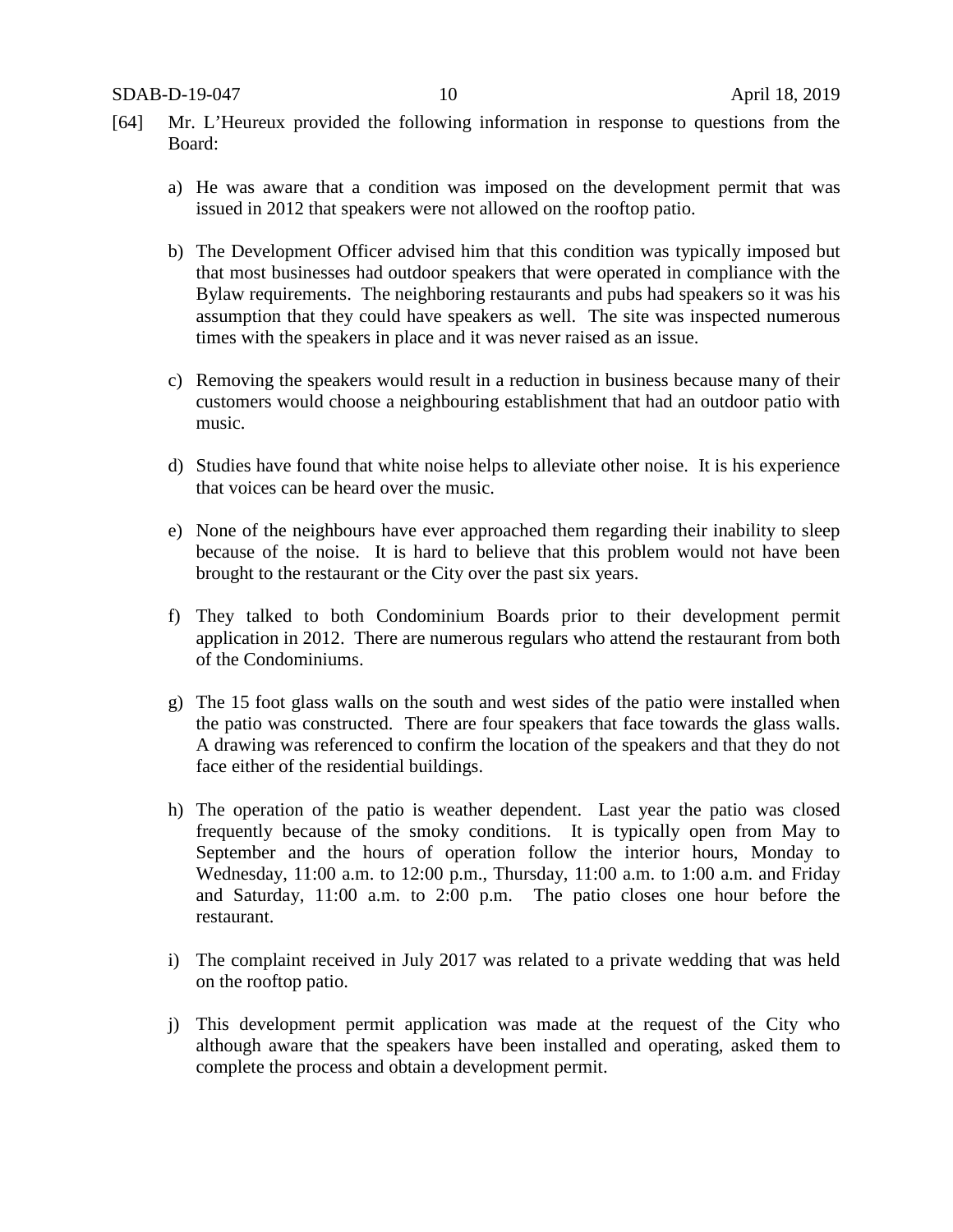- k) Jasper Avenue is a noisy area and it is somewhat quieter on Rice Howard Way. Craft Beer Market is a restaurant and is quite a bit quieter than some of the surrounding nightclubs. Sherlock Holmes Pub has music playing continuously at a louder level than their establishment, but they are a great neighbour and he did not see anything wrong in what they are doing.
- l) It was his opinion, based on the responses received from neighbours, that a lot of them did not realize that there were speakers on their patio.
- m) They considered installing a roof on the patio but the building is not able to hold the structure. They are currently looking at the possibility of installing an awning type roof that will capture a lot of the sound.
- n) The music on the rooftop patio is turned down at 10:00 p.m.
- o) He is not involved in the day to day operations but visits the restaurant at least once per month. The Manager has not received noise complaints.
- p) It was conceded that it is possible that there has been a communication breakdown between the residents and the restaurant.
- q) It was acknowledged that the original development permit contained a condition that did not allow speakers on the rooftop patio.
- r) He did not expect the amount of opposition received regarding this permit. He did not canvas the residents to obtain feedback regarding the proposed development.
- s) It would be his preference to adhere to the same hours of operation for the speakers as neighbouring businesses but they will always adhere to the Bylaw requirements. They would be prepared to install an additional barrier on the east side of the patio abutting the McLeod Building.
- t) Outdoor speakers have been operating on the rooftop patio for six years without complaint. It was his opinion that most of the residents who responded were not aware that the speakers were already operating on the rooftop patio.
- u) There is evidence that there are no issues with the City or Bylaw Enforcement.
- *v) Rebuttal of the Appellant, Ms. Monnon:*
- [65] Ms. Monnon is not anti-business and appreciates that Craft Beer Market is trying to coexist with residents and is a community oriented business. She supports Craft Beer Market but does not support the installation and operation of speakers on the rooftop patio.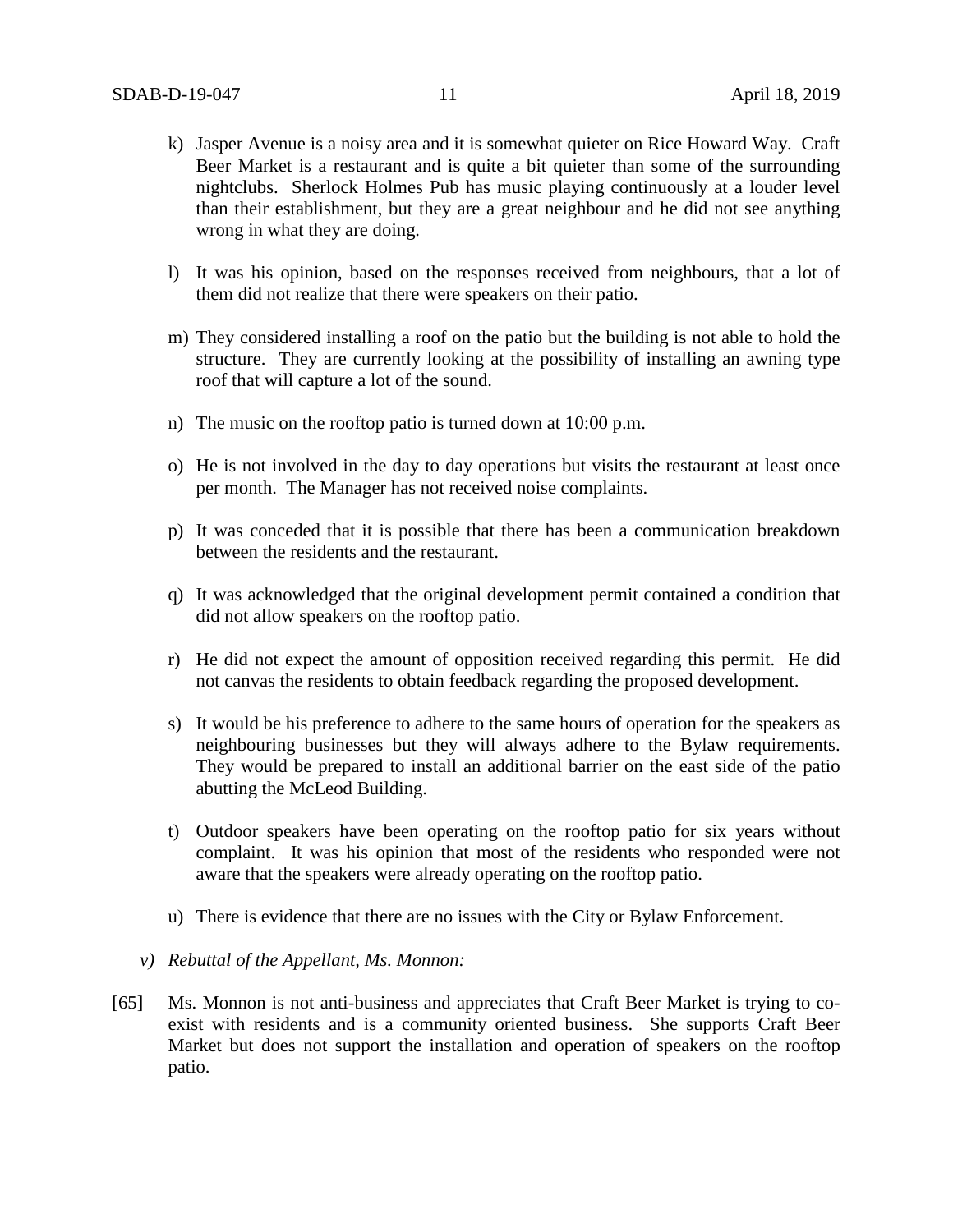- [66] The owner has acknowledged that the speakers have been operating without an approved development permit and justifies the issuance of the permit based on the fact that other businesses in the area have speakers on their outdoor patios.
- [67] This overlooks the experience of residents in the area regarding noise coming from this and other establishments which are outside the scope of this appeal. As a resident and patron of the business, she is never asked if she is a resident of the area and if so, what her experience is regarding the noise.
- [68] Although there was a restaurant operating on the ground floor of the McLeod Building that would be subject to the development requirements contained in section 90.2, it has not been operating since 2017. This is the only other facility that would be subject to these requirements in the CCA Zone.
- [69] The Applicant's argument misinterprets the scientific behavior of noise. Noise is a wave that reflects off hard surfaces. The six speakers are pointed toward the parkade that has a vertical concrete wall and the glass walls on the rooftop patio, all of which are not sound absorbing. They simply echo the noise up and off the patio. Even though steps have been taken to mitigate the impact of noise, appropriate sound absorbent material has not been installed to protect the residents.
- [70] Decibel testing was done in Vancouver and not in Edmonton. The details of the testing are not clear and do not reflect this situation and are therefore not relevant to this appeal.
- [71] While she appreciates the vibrancy that this business brings to the area, the appropriate steps have not been taken to mitigate the impact on residents and the owner is not prepared to make any changes to address the concerns that have been raised despite his insistence that he is a community oriented business manager.

## **Decision**

- [72] The appeal is **DENIED** and the decision of the Development Authority is **CONFIRMED**. The development is **GRANTED** as approved by the Development Authority, subject to the **CONDITIONS** imposed by the Development Authority.
- [73] In granting the development, the following variance to the *Edmonton Zoning Bylaw* is allowed:
	- 1. Section 90.2, which states that Outdoor speakers or amplification systems shall not be allowed on a Site that abuts or is across the Lane from a Site zoned residential, is waived.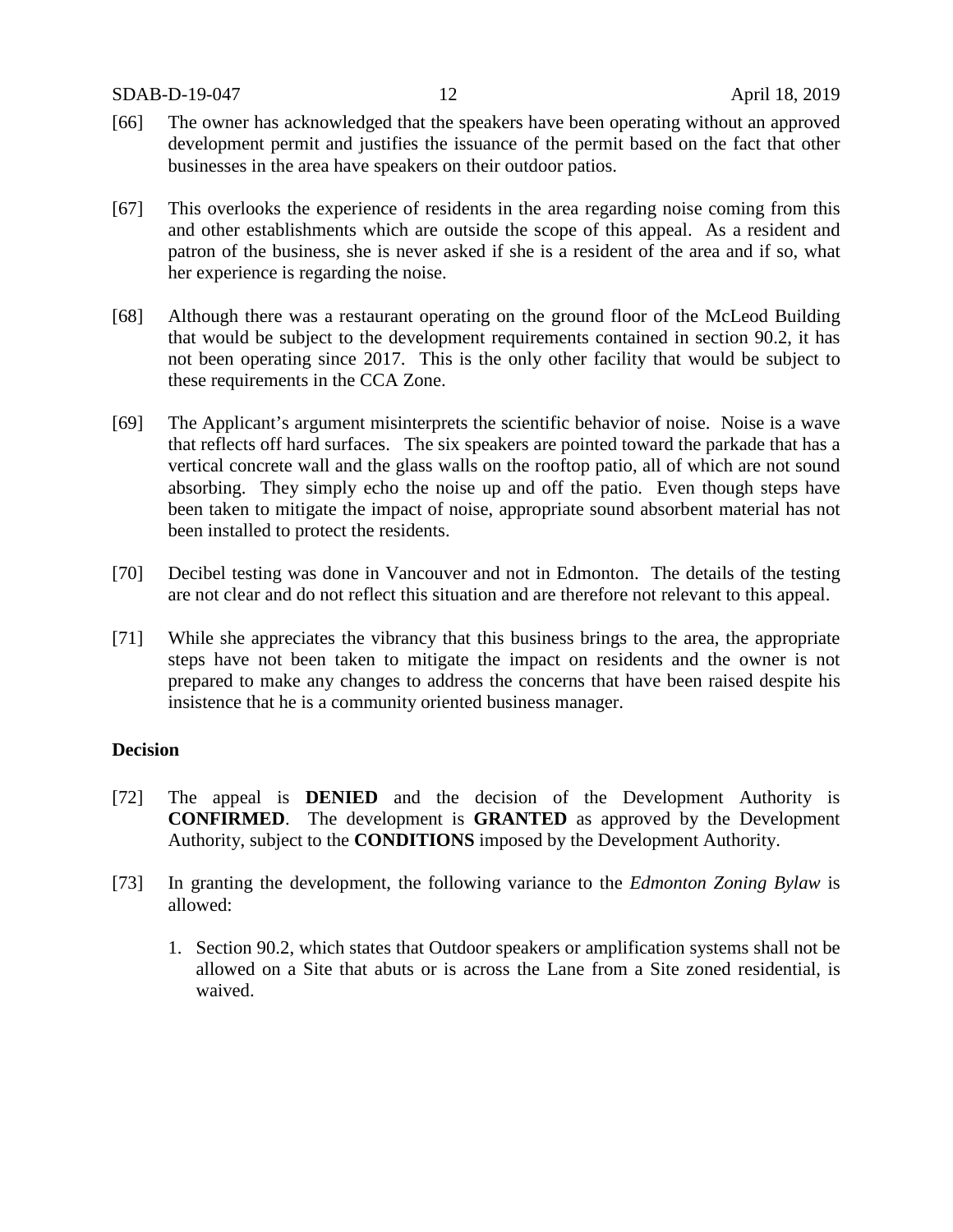# **Reasons for Decision**

- [74] This appeal initiated was by an affected party who received notice of a decision of the Development Officer approving an application to construct outdoor speakers on an existing rooftop patio accessory to a Bar and Neighbourhood Pub located in the (CCA) Core Commercial Arts Zone. Noise is the main concern cited by the Appellant and other parties in opposition to the approval.
- [75] A development permit was first issued for this Use on September 5, 2012. It authorized the Applicant "to construct an addition  $(3<sup>rd</sup>$  Storey) and exterior alterations, and to operate a Bar and Neighbourhood Pub (Craft)". This development permit was for a total of 657 occupants with 217 occupants on the rooftop patio  $\overline{3}^{\text{rd}}$  Floor) and included a variance to section 90(1) to allow a portion of the proposed outdoor seating area (third floor rooftop patio) on the east half of the site.
- [76] A second development permit was issued on April 22, 2013 "to construct exterior alterations to a Bar and Neighbourhood Pub (Craft)". It revised the previously approved permit and deleted the  $3<sup>rd</sup>$  floor addition. This application reduced the total occupants to 507, with a maximum of 126 occupants on the rooftop patio.
- [77] Both development permits contained the following condition: "There shall be no outdoor speakers or amplification systems on the proposed rooftop patio."
- [78] Bar and Neighbourhood Pub, for more than 200 occupants and 240 square metres of Public Space, is a Discretionary Use in the CCA Zone.
- [79] All properties to the north, west and south of the subject site are also within the CCA Zone. The subject site faces several commercial developments across Rice Howard Way to the south, including Sherlock Holmes Bar and Neighbourhood Pub which is equipped with outdoor speakers. A commercial building is located immediately to the west with commercial businesses at ground floor and a three story parkade above. There is a commercial building immediately across the lane to the south. There are other bars and nightclub developments within a block of the subject site. A 219 unit Apartment Housing Use (New Cambridge Lofts) is located southeast of the subject site across the lane within the CCA Zone facing Jasper Avenue. An Apartment Housing Use with several residential units (the McLeod Building) is located on a site abutting the rooftop patio to the east. That site is zoned Direct Control Development Control Provision and lists Apartment Housing as an available Use.
- [80] Section 90(2) of the *Edmonton Zoning Bylaw* states: Outdoor speakers or amplification systems shall not be allowed on a Site that abuts or is across the Lane from a Site zoned residential.
- [81] The Board finds that the proposed development is subject to section 90(2). In the current application, the Applicant has asked for authority for the existing outdoor speakers to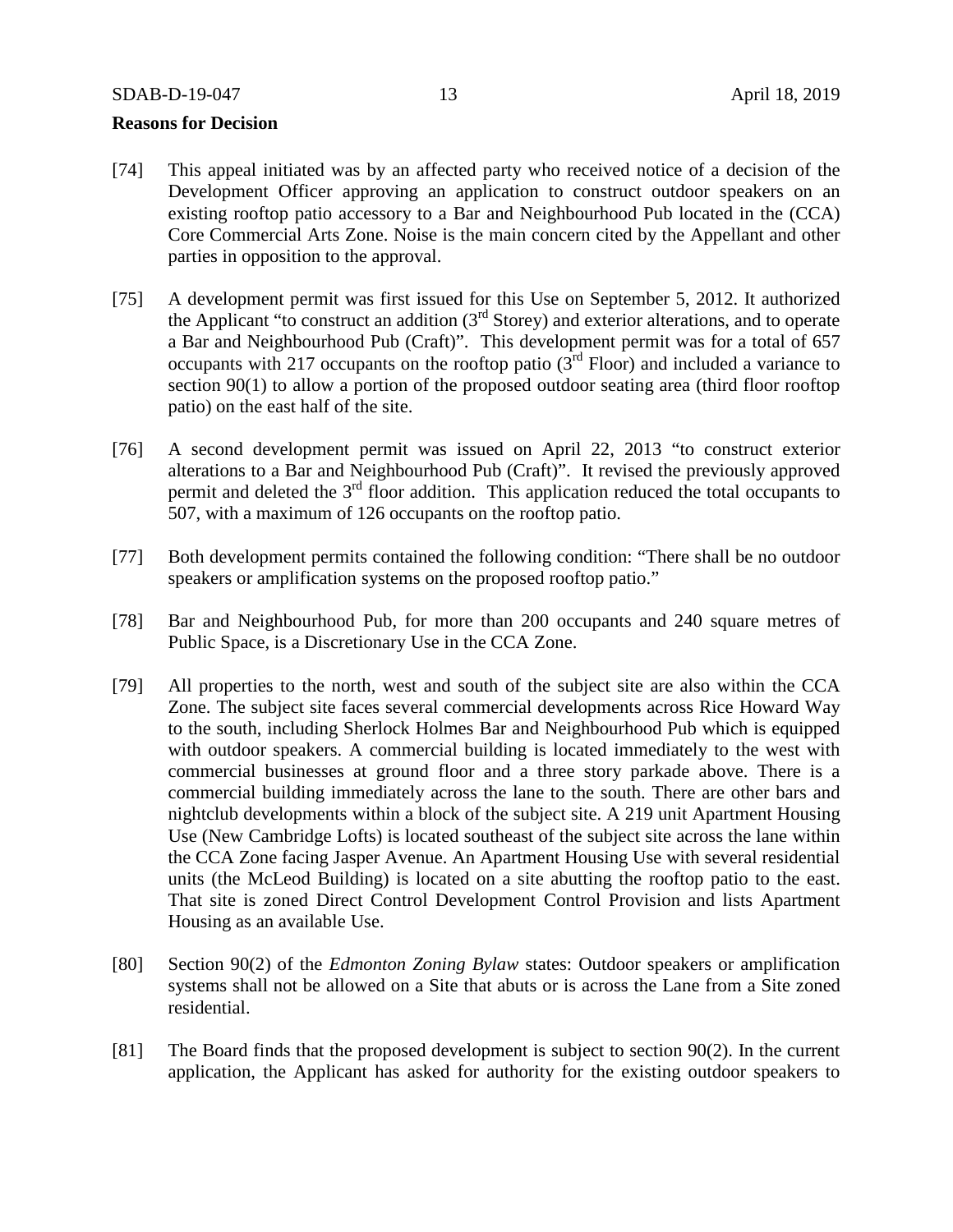continue to be used and for the previously imposed condition noted above to be removed. This requires a variance waiving section 90(2).

- [82] The Board's authority to grant the variance is found in section 687(3(d) of the *Municipal Government Act* which provides: In determining an appeal, the subdivision and development appeal board may make an order or decision or issue or confirm the issue of a development permit even though the proposed development does not comply with the land use bylaw if, in its opinion, the proposed development conforms with the use prescribed for that land or building in the land use bylaw and the proposed development would not unduly interfere with the amenities of the neighbourhood, or materially interfere with or affect the use, enjoyment or value of neighbouring parcels of land.
- [83] The Board considered the following factors in determining whether a variance should be granted pursuant to section 687(3)(d) of the *Act* to allow outdoor speakers on the rooftop patio.
- [84] The Board considered evidence from the Applicant:
	- a) In spite of the imposition of this condition, it has always been his assumption that outdoor speakers were permitted on the rooftop patio and they have been operational since the rooftop patio opened in the spring of 2013. He is not seeking to change the soundscape with removal of the condition and intends to continue to follow any noise bylaw. The sound levels will not be increased.
	- b) He believes steps have been taken to lessen the noise and that it is blocked in part by glass walls and the walls of the adjacent parkade. He provided no evidence about the current decibel levels attributable to the outdoor speakers, nor about the transmission and dissipation of noise from this source.
	- c) Apart from an isolated incident, he was not aware of any noise complaints concerning the outdoor speakers.
	- d) He believes the development is supported by many nearby residents and adds to the vibrancy of an area the City had wanted redeveloped. He provided no letters of support.
	- e) The current application was prompted by an inspection rather than a complaint.
- [85] The Board considered the location and zoning. The subject site and the majority of the surrounding properties are commercial Uses and are zoned (CCA) Core Commercial Arts Zone.
	- a) Section 910.5(1) of the *Bylaw* states that the General Purpose of this zone is:

To provide a Zone for a variety of high density and quality development that accommodates office, retail, service, institutional, residential, arts and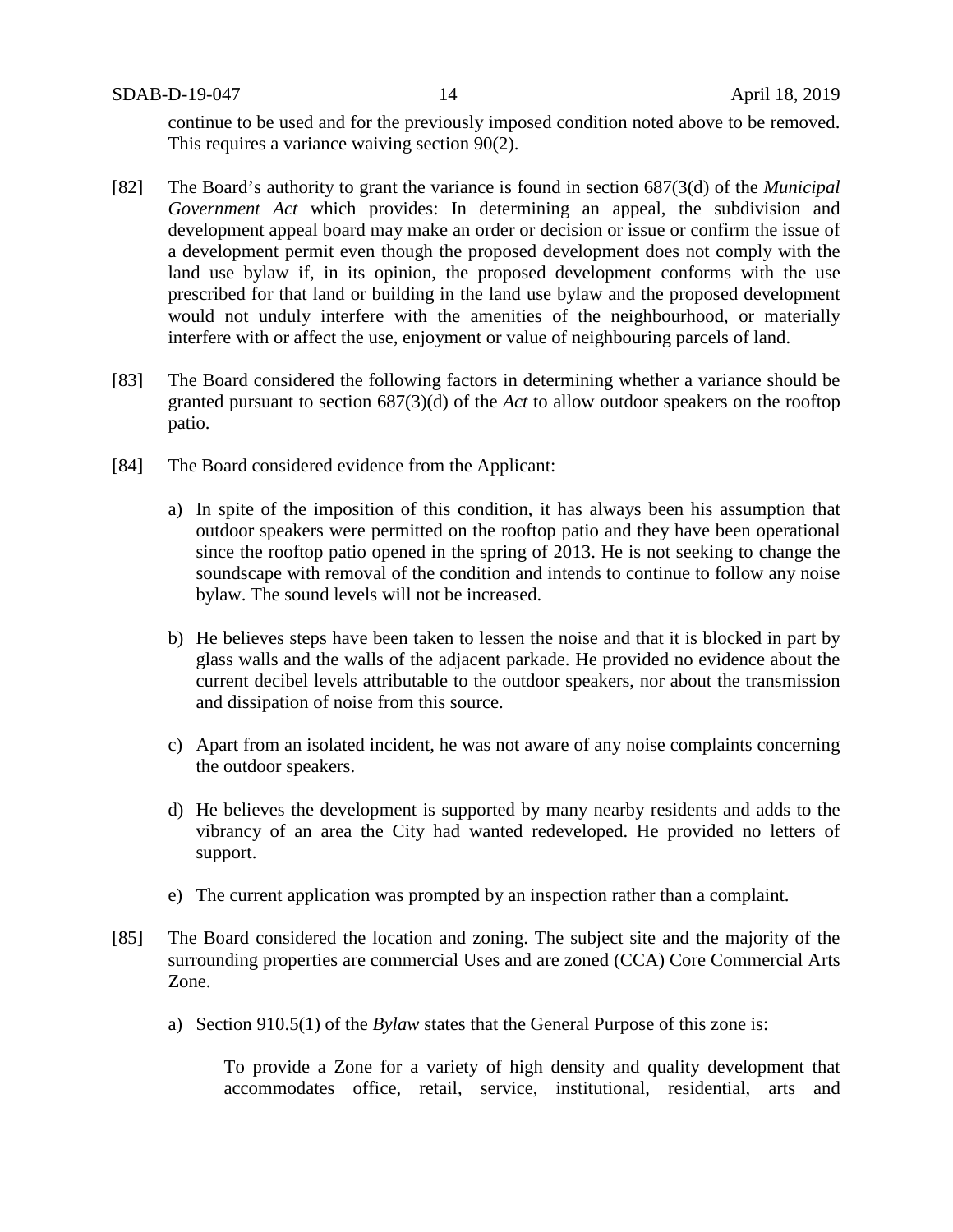entertainment Uses and meet the Use objectives for the Commercial Cultural Core. The intent is to further strengthen the Downtown's central area by providing continuous retail at ground level, enhancing arts and entertainment activities, accommodating Residential uses and making the Core more pedestrian friendly.

- b) The CCA Zone recognizes that there will be a number of Uses in this area. Therefore, a higher level of ambient noise is a reasonable expectation because of the mix of Uses and is part of a vibrant downtown as contemplated in the Core Commercial Arts Zone and the Special Area Downtown Overlay. The Board heard evidence from the parties in attendance at the hearing that other nearby developments and downtown traffic are louder and generally more annoying than noise emanating from the outdoor speakers operating on the subject site.
- [86] The Board considered the Appellant's submissions, particularly with respect to her personal experience with the outdoor speakers:
	- a) She objected to the removal of this condition because it is an unfair compromise between competing Uses.
	- b) She resides in a dwelling unit within New Cambridge Lofts that faces south towards Jasper Avenue. She has never heard noise from the rooftop patio in her residence despite the fact that the speakers have been operating since 2013.
	- c) The Appellant objects to the development if it will add to the aggregate soundscape.
	- d) In her view, noise currently generated from the outdoor speakers and other downtown sources while disruptive, has not to date unduly influenced the decision of those considering downtown living. However, she also believes that increasing the noise may prompt current residents and discourage future residents.
	- e) She believes the Applicant's mitigation efforts are not effective and that sound bounces up and out. She provided no evidence about the current decibel levels attributable to the outdoor speakers, nor about the transmission and dissipation of noise.
- [87] The Board has taken the totality of this evidence to mean that the development, as it is currently operating, has not to date created a material adverse impact for her personally.
- [88] The Appellant also submitted a petition of support for the appeal, containing 40 signatures of residents of the New Cambridge Lofts living in units located on the north side of the building which overlooks the subject site. The petitioners ask the Board to revoke the approval of outdoor speakers on an existing rooftop patio accessory to a Bar and Neighbourhood Pub because the development permit conflicts with the development regulations contained in section 90(2) of the *Edmonton Zoning Bylaw* and Bylaw 14600,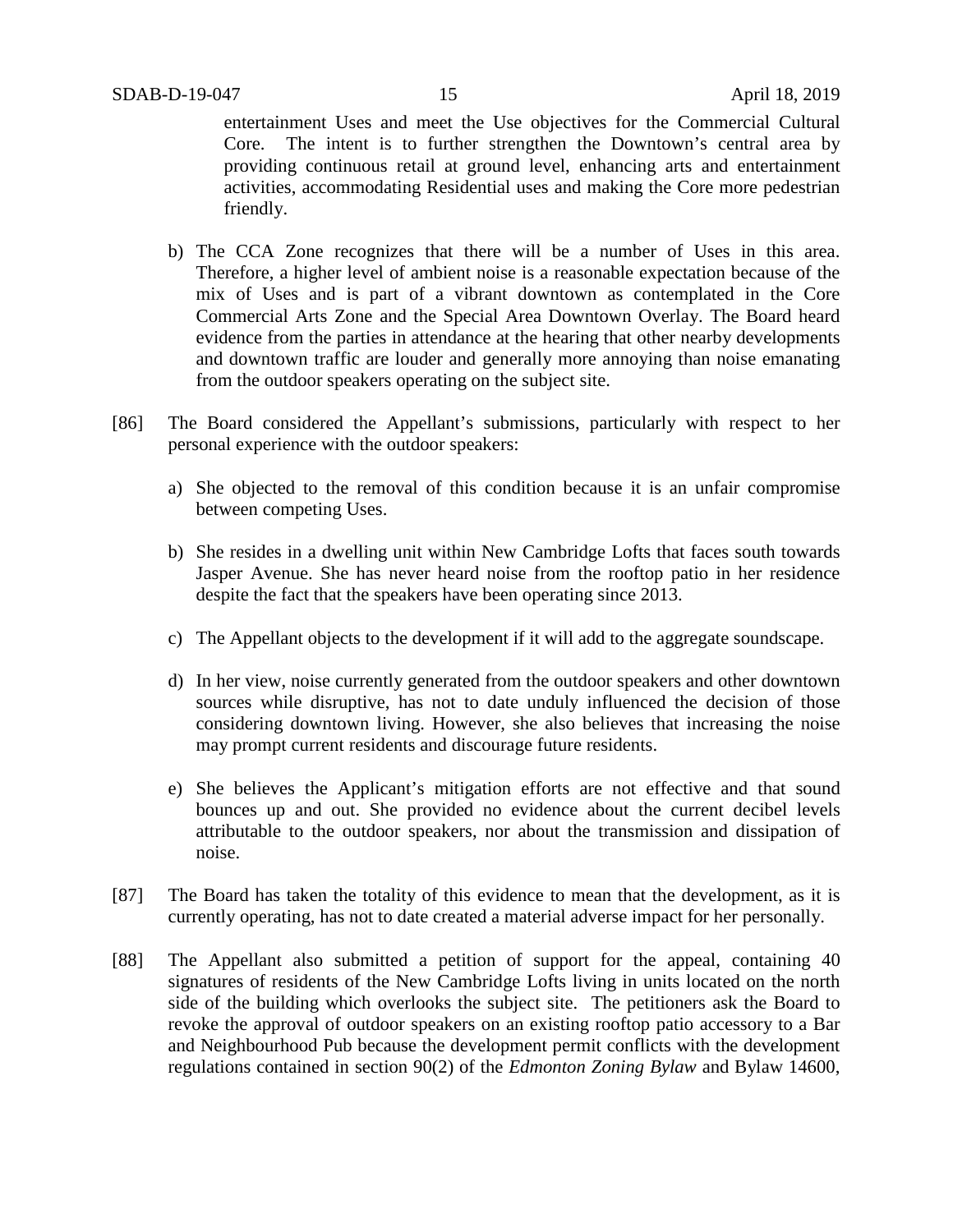the Community Standards Bylaw. The Board has considered, but put less weight on the petition for several reasons.

- a) The petition is unclear about whether the objection is to the approval of new speakers which will add to the existing soundscape or of preexisting speakers which will not add to the existing soundscape.
- b) The Board notes that it is authorized to allow variances to the *Edmonton Zoning Bylaw* based on the test in section 687(3)(d) of the *Municipal Government Act*.
- c) Evidence was not provided that the operation of the speakers on the rooftop patio has not historically complied with the development regulations contained in Bylaw 14600. In any event, this Board has no authority whatsoever to exempt a party from compliance with Bylaw 14600 through the issuance of a development permit. It is beyond the purview of the Board.
- [89] The Board considered the oral submissions of the two affected property owners who also appeared in person to oppose the proposed development.
- [90] A resident of New Cambridge Lofts who resides in a dwelling unit that faces north onto the subject site, advised the Board that a vibrant soundscape is part of living downtown and that she enjoys some of the background noise. She can discern noise generated by the Craft Beer Market and does not find the noise as it currently exists to be troublesome. In her experience, noise emanating from Sherlock Holmes Pub is much louder. The Board has taken the totality of her evidence to mean that the development, as it is currently operating, does not create a material adverse impact for her.
- [91] A resident of the McLeod Building who lives in the closest proximity to the rooftop patio attended in opposition to the proposed development. She told the Board that the noise emanating from the rooftop patio has never created a problem for her unlike the noise generated by Sherlock Holmes Pub which is much louder even though it is located further away from her residence. She has complained in past about Sherlock Holmes, but has never complained about noise from the outdoor speakers at the proposed development. The Board concluded from the totality of her evidence that allowing the development to operate as it has been, without a condition that outdoor speakers are not allowed, will not have an adverse material impact for her.
- [92] The Board reviewed the numerous written responses received from affected property owners. All the responses expressed concern regarding noise related to the removal of the condition prohibiting speakers on the rooftop patio. The Board notes that many (but not all) of the concerns appear to be the result of a misunderstanding that the removal of this condition will result in additional noise being generated by the installation of new outdoor speakers. Some of the responses suggest that the parties opposing the development permit were not even aware that the outdoor speakers have been operating for over five years.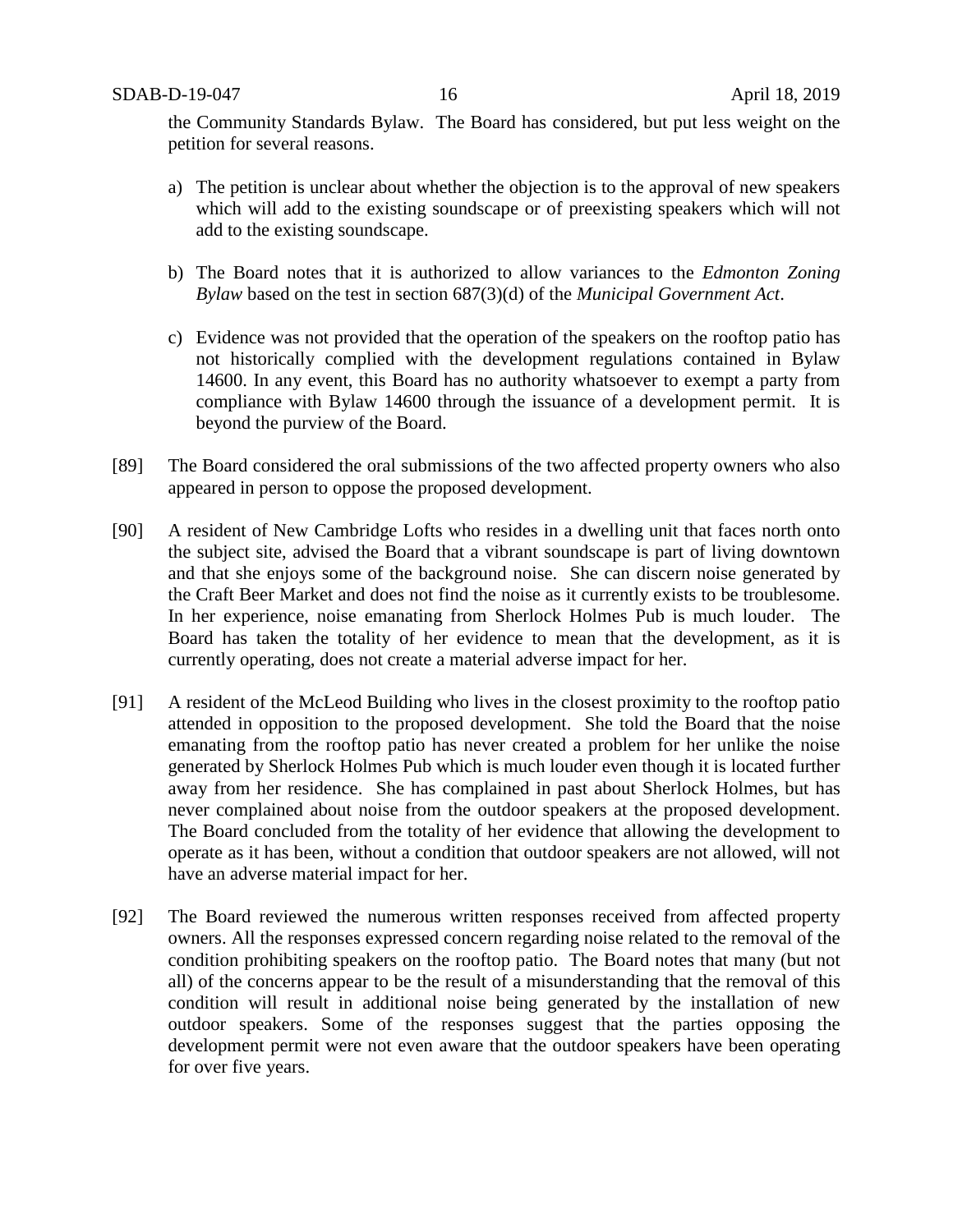#### SDAB-D-19-047 17 April 18, 2019

- [93] Finally, the Board considered the written report of the Development Officer. He approved the removal of the prohibition on outdoor speakers on the rooftop patio because there were only two noise complaints related to the outdoor patio (received in August 2017). There were no other known complaints for the existing outdoor patio. In addition, the Development Authority found that the Applicant had taken measures to reduce the impact of noise reaching the abutting residential developments. These included the addition of glass barriers, limiting the sound levels emanating from the speakers, and communicating with the community to ensure that their needs are met.
- [94] Based on information from the majority of written responses in opposition, the Applicant's evidence, the Development Officer's search of City records and the evidence of the parties in attendance, over the past five years during which the outdoor speakers have been in operation, there have been only either one or two isolated occasions over the past five years when the noise from the subject site was particularly problematic and the issue was addressed. The Board notes that the Applicant is not proposing to increase the sound from the past level.
- [95] While the Board does not condone the Appellant's failure to comply with the conditions in the earlier permits, given that the outdoor speakers have been operating for five years it did consider the frequency of prior complaints in assessing the potential adverse impacts of the requested variance.
- [96] Based on all of the above, the Board concludes that removal of the above condition and allowing a variance to waive section 90(2) to permit outside speakers as shown in the application will strike a reasonable balance amongst the allowable Uses as contemplated in the general purpose of the vibrant mixed use (CCA) Core Commercial Arts Zone and that it will not unduly interfere with the amenities of the neighbourhood nor materially interfere with or affect the use, enjoyment or value of neighbouring parcels of land.

K Chemian of

Ms. K. Cherniawsky, Presiding Officer Subdivision and Development Appeal Board

Board members in attendance: Ms. P. Jones, Ms. L. Gibson, Ms. S. McCartney, Mr. A. Nagy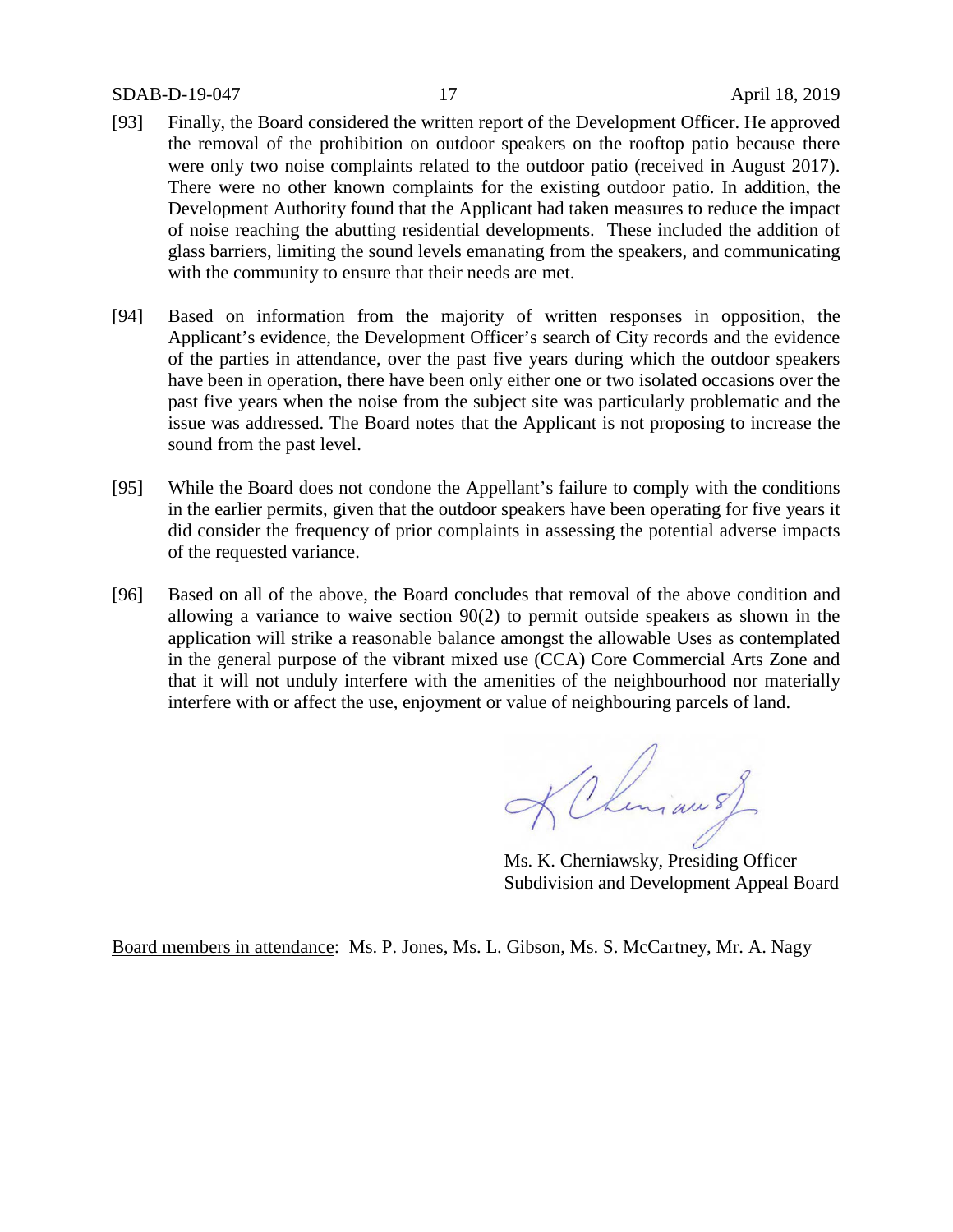# **Important Information for the Applicant/Appellant**

- 1. This is not a Building Permit. A Building Permit must be obtained separately from the Sustainable Development Department, located on the 2nd Floor, Edmonton Tower, 10111 – 104 Avenue NW, Edmonton, AB T5J 0J4.
- 2. Obtaining a Development Permit does not relieve you from complying with:
	- a) the requirements of the *Edmonton Zoning Bylaw*, insofar as those requirements have not been relaxed or varied by a decision of the Subdivision and Development Appeal Board,
	- b) the requirements of the *Alberta Safety Codes Act*,
	- c) the *Alberta Regulation 204/207 – Safety Codes Act – Permit Regulation*,
	- d) the requirements of any other appropriate federal, provincial or municipal legislation,
	- e) the conditions of any caveat, covenant, easement or other instrument affecting a building or land.
- 3. When an application for a Development Permit has been approved by the Subdivision and Development Appeal Board, it shall not be valid unless and until any conditions of approval, save those of a continuing nature, have been fulfilled.
- 4. A Development Permit will expire in accordance to the provisions of Section 22 of the *Edmonton Zoning Bylaw, Bylaw 12800*, as amended.
- 5. This decision may be appealed to the Alberta Court of Appeal on a question of law or jurisdiction under Section 688 of the *Municipal Government Act*, RSA 2000, c M-26. If the Subdivision and Development Appeal Board is served with notice of an application for leave to appeal its decision, such notice shall operate to suspend the Development Permit.
- 6. When a decision on a Development Permit application has been rendered by the Subdivision and Development Appeal Board, the enforcement of that decision is carried out by the Sustainable Development Department, located on the 2nd Floor, Edmonton Tower, 10111 – 104 Avenue NW, Edmonton, AB T5J 0J4.

*NOTE: The City of Edmonton does not conduct independent environmental checks of land within the City. If you are concerned about the stability of this property for any purpose, you should conduct your own tests and reviews. The City of Edmonton, when issuing a development permit, makes no representations and offers no warranties as to the suitability of the property for any purpose or as to the presence or absence of any environmental contaminants on the property.*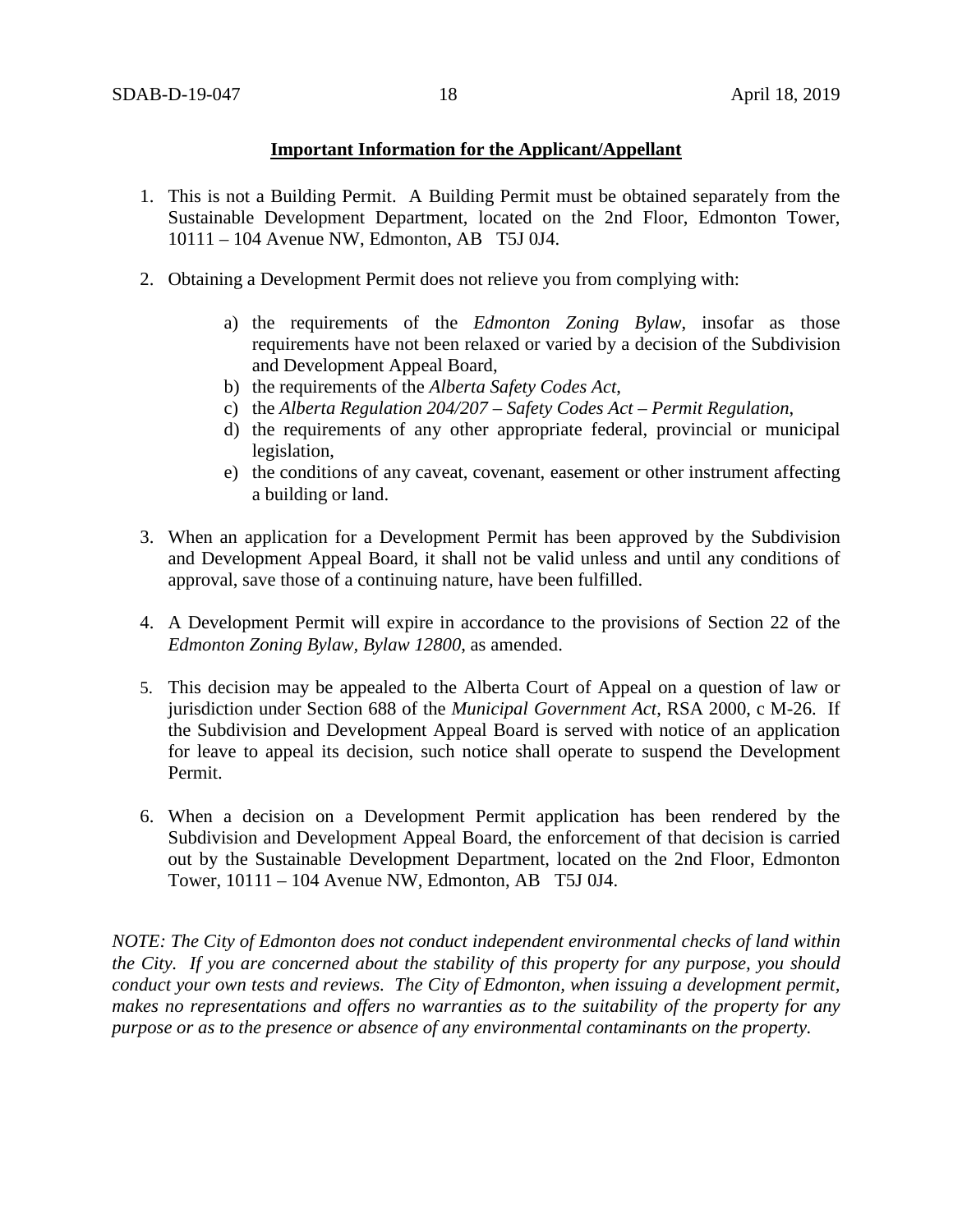

Date: April 12, 2019 Project Number: 107494670-003 File Number: SDAB-D-19-048

# **Notice of Decision**

[1] On April 4, 2019, the Subdivision and Development Appeal Board (the "Board") heard an appeal that was filed on February 13, 2019. The appeal concerned the decision of the Development Compliance Officer to issue an Order to comply with the following:

> Complete all outstanding conditions of approval on or before February 22, 2019 or acquire a Development Permit that reflects the current development on the site before February 22, 2019

- [2] The subject property is on Condo Common Area (Plan 0225899, 0226017, 0826604), located at 5450 - Calgary Trail NW, within the (CB2) General Business Zone. The Major Commercial Corridors Overlay applies to the subject property.
- [3] The following documents were received prior to the hearing and form part of the record:
	- Copy of the Order;
	- Several e-mails from various parties.

# **Preliminary Matters**

- [4] At the outset of the appeal hearing, the Presiding Officer confirmed with the parties in attendance that there was no opposition to the composition of the panel.
- [5] The Presiding Officer outlined how the hearing would be conducted, including the order of appearance of parties, and no opposition was noted.
- [6] The appeal was filed on time, in accordance with Section 686 of the *Municipal Government Act*, RSA 2000, c M-26 (the "*Municipal Government Act*").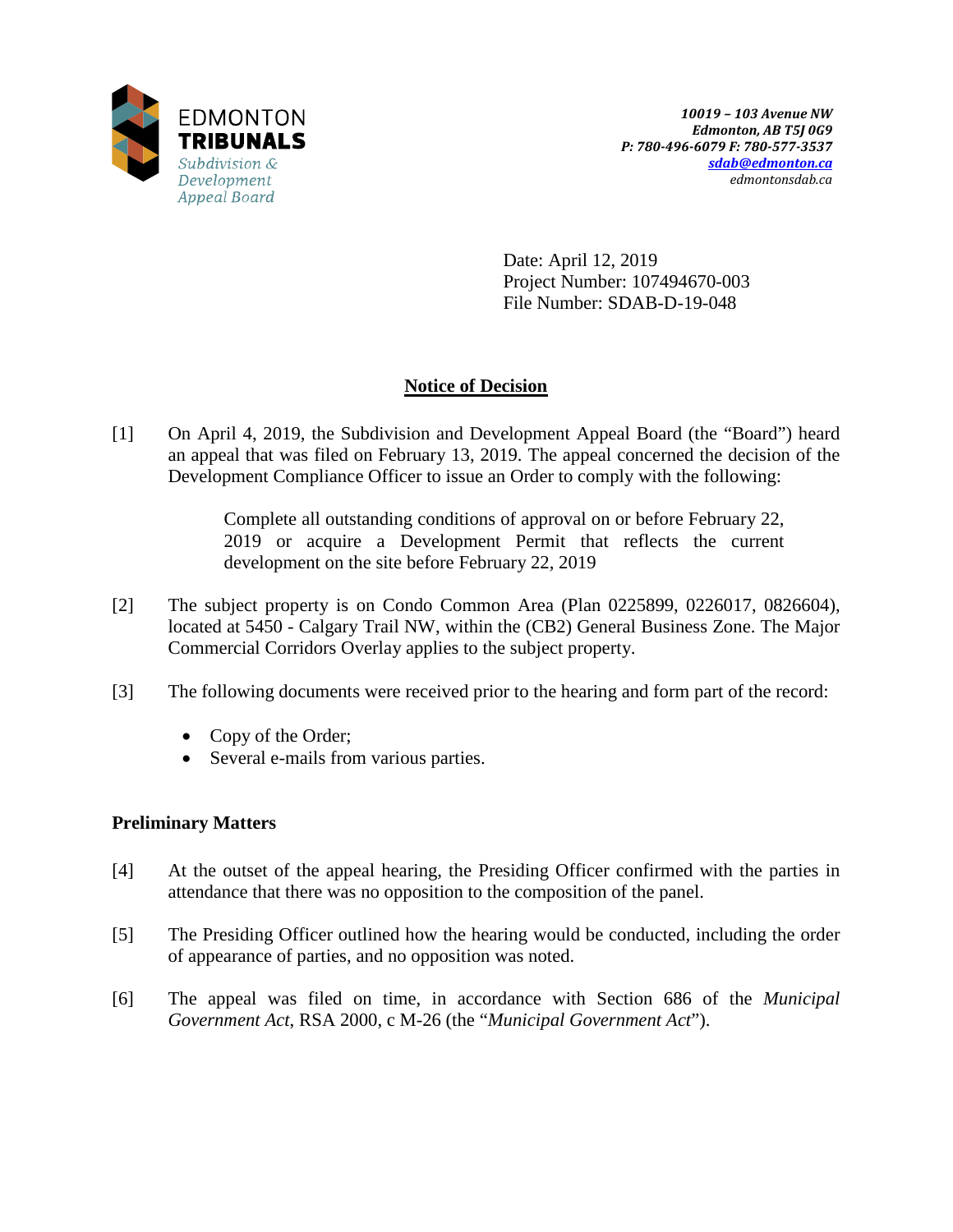# **Summary of Hearing**

- *i) Position of the Appellant, 1203472 Alberta Ltd.*
- [7] E. Giovannoni of 1203472 Alberta Ltd. did not appear; however, he submitted a request via e-mail that the appeal hearing be postponed. The email stated:

I would like to formally request a postponement of the hearing scheduled for April 4, 2019.

The reasons for the appeal are as follows:

Just today, I received notification, by way of email, from Justin Young of the City of Edmonton, that a new DP has been issued for the site.

I do not have a copy of the DP.

I cannot comment on the DP until I obtain a copy and have my consultants review same.

This cannot be accomplished before Thursday.

Please provide a suitable postponement.

- *ii) Position of the Development Compliance Officer, J. Hogberg*
- [8] J. Hogberg appeared to represent Development & Zoning Services. He was accompanied by his supervisor, J. Young.
- [9] They confirmed that the terms of the Stop Order have been complied with and a Development Permit has been issued.
- [10] J. Hogberg confirmed that he was properly authorized to issue the Stop Order. As the Stop Order has been complied with, he has closed the file.

# **Decision**

[11] The Postponement Request is DENIED and the appeal is DISMISSED.

## **Reasons for Decision**

[12] The Appellant did not appear; however, the Board was presented with his e-mailed request for a postponement.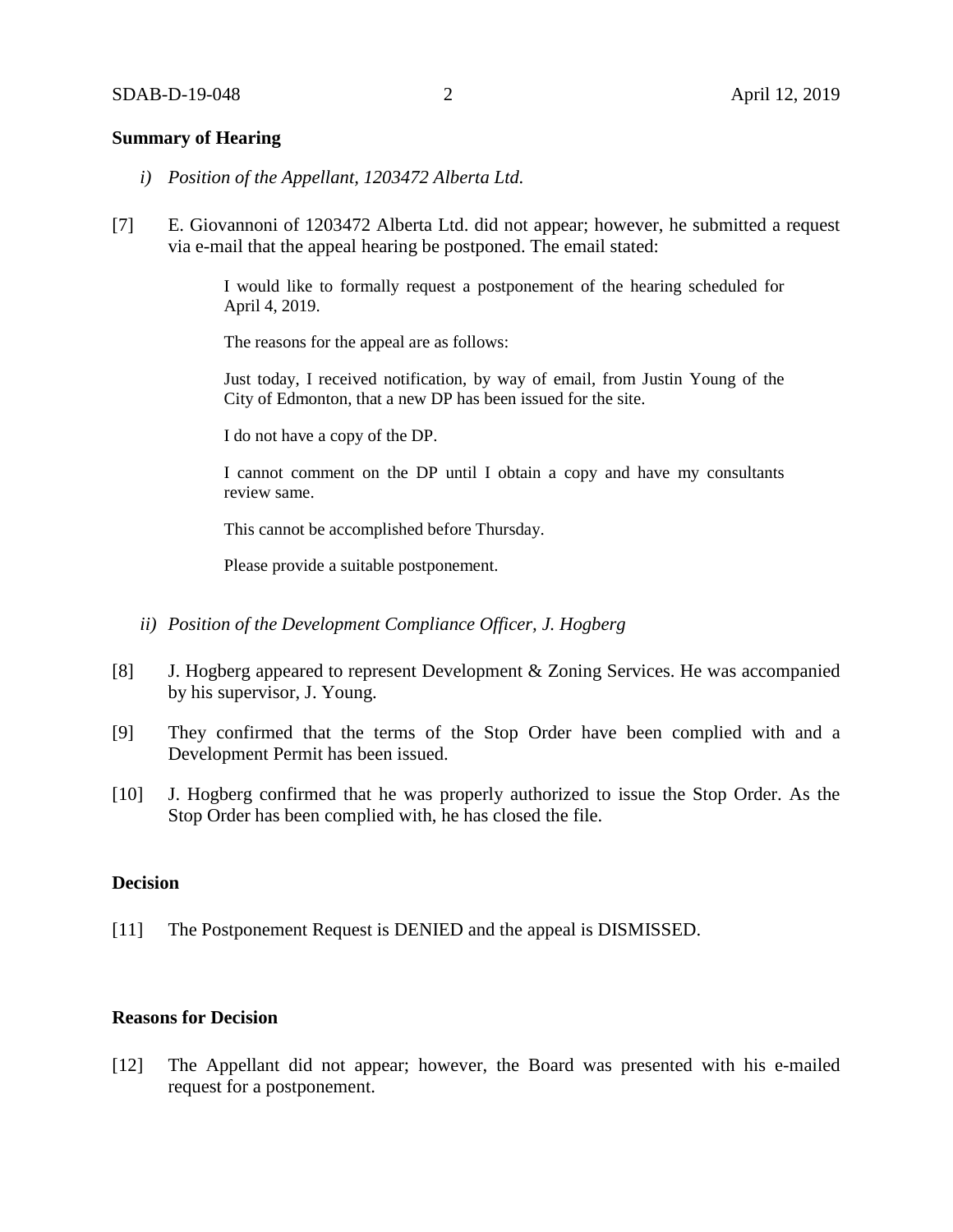- [13] The Development Compliance Officer and his supervisor appeared before the Board and confirmed that the subject Stop Order has been complied with.
- [14] Based on the material before the Board, the terms of the Stop Order have been fully complied with thus rendering this matter moot.
- [15] Accordingly, the postponement request is denied and the appeal is dismissed.

KCheman s)

Ms. K. Cherniawsky, Presiding Officer Subdivision and Development Appeal Board

Board members in attendance: Ms. P. Jones, Ms. L. Gibson, Mr. A. Nagy